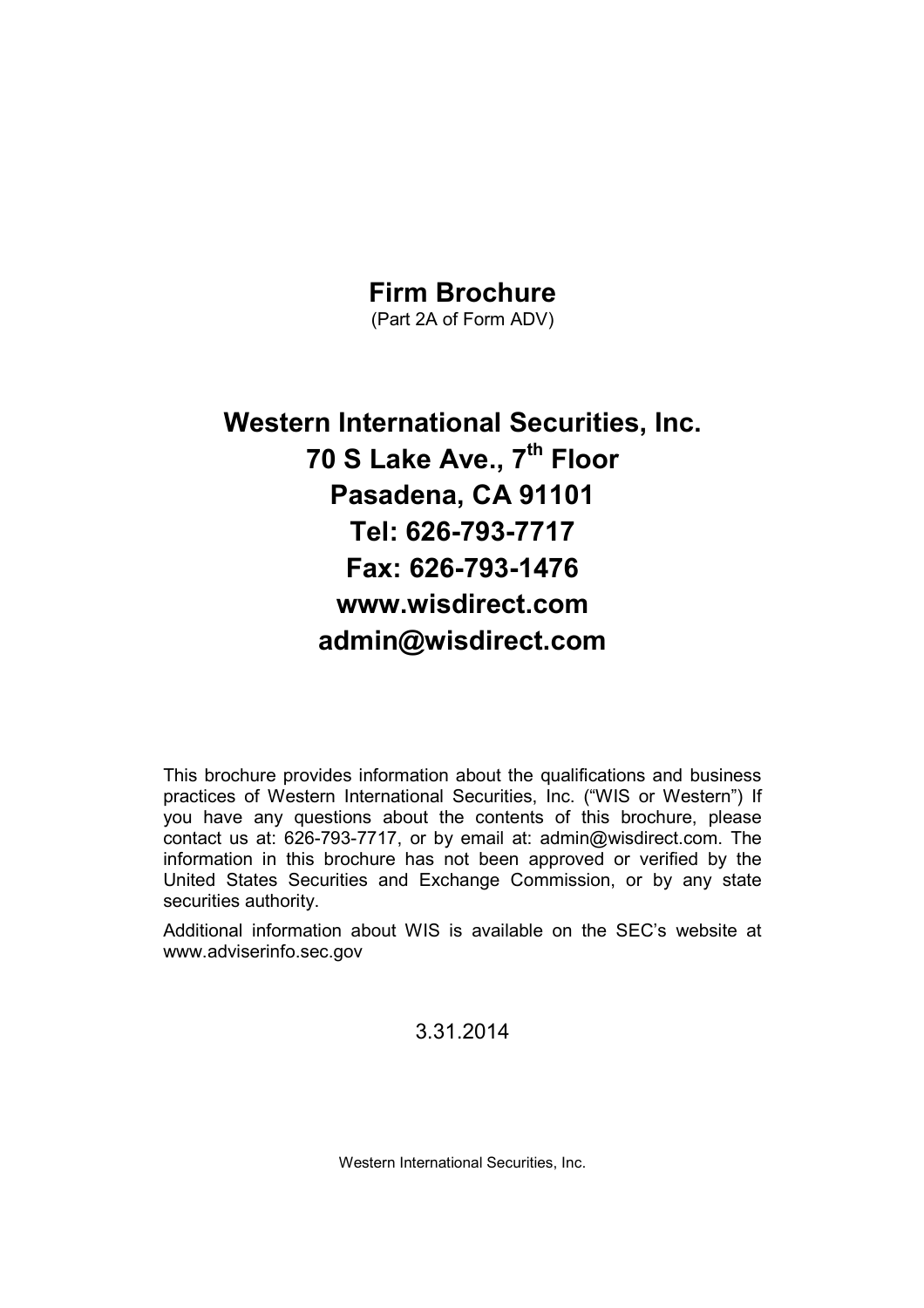### Material Changes

#### Annual Update

The Material Changes section of this brochure will be updated annually when material changes occur since the previous release of the Firm Brochure.

#### Material Changes since the Last Update

The U.S. Securities and Exchange Commission issued a final rule in July 2010 requiring advisers to provide a Firm Brochure in narrative "plain English" format. The new final rule specifies mandatory sections and organization.

#### Full Brochure Available

Whenever you would like to receive a complete copy of our Firm Brochure, please contact us by telephone at 626-793-7717 or by email at admin@wisdirect.com, or access our website at www.wisdirect.com.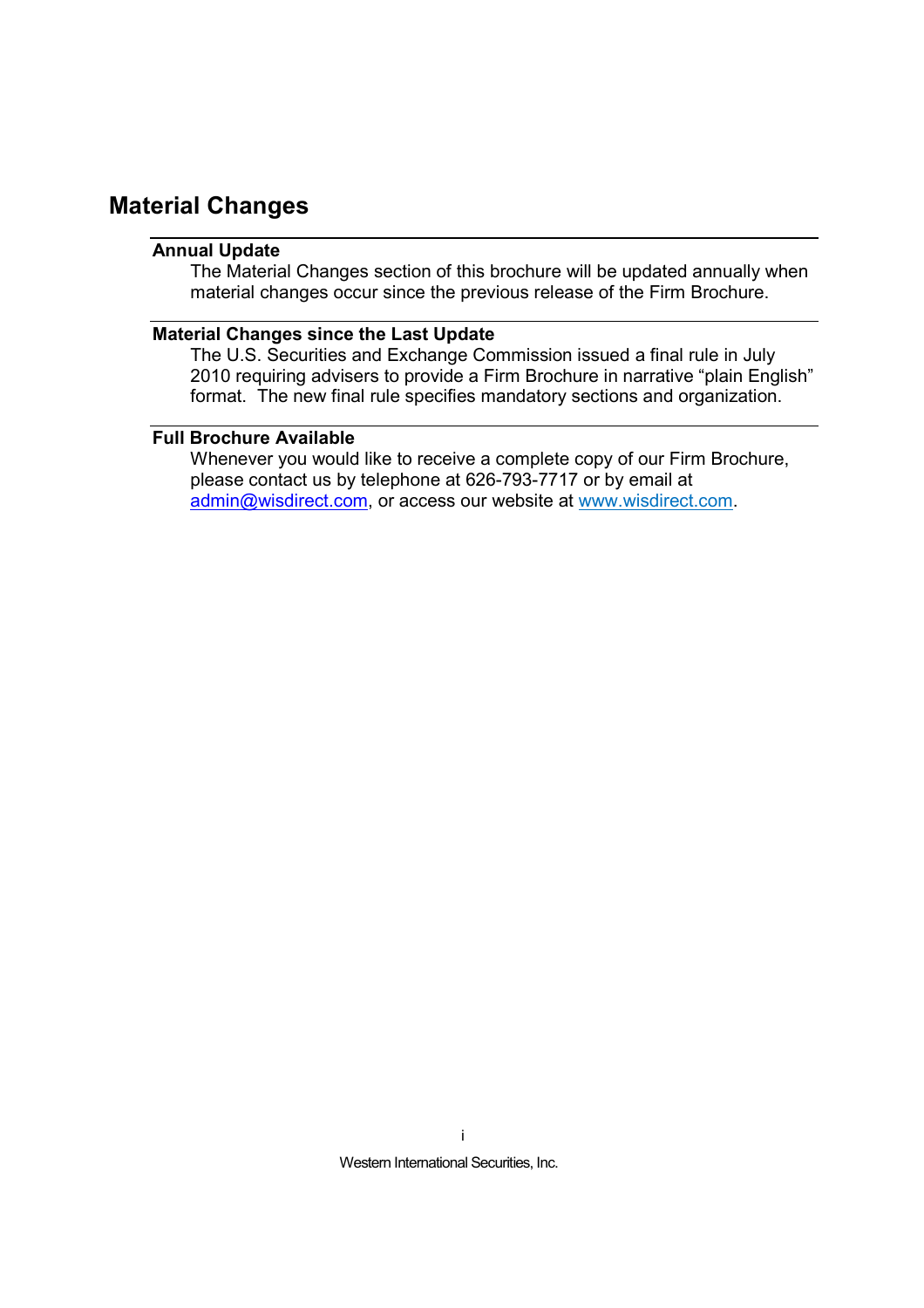# **Table of Contents**

| Methods of Analysis, Investment Strategies and Risk of Loss 11 |  |
|----------------------------------------------------------------|--|
|                                                                |  |
|                                                                |  |
|                                                                |  |

TOC<sub>1</sub>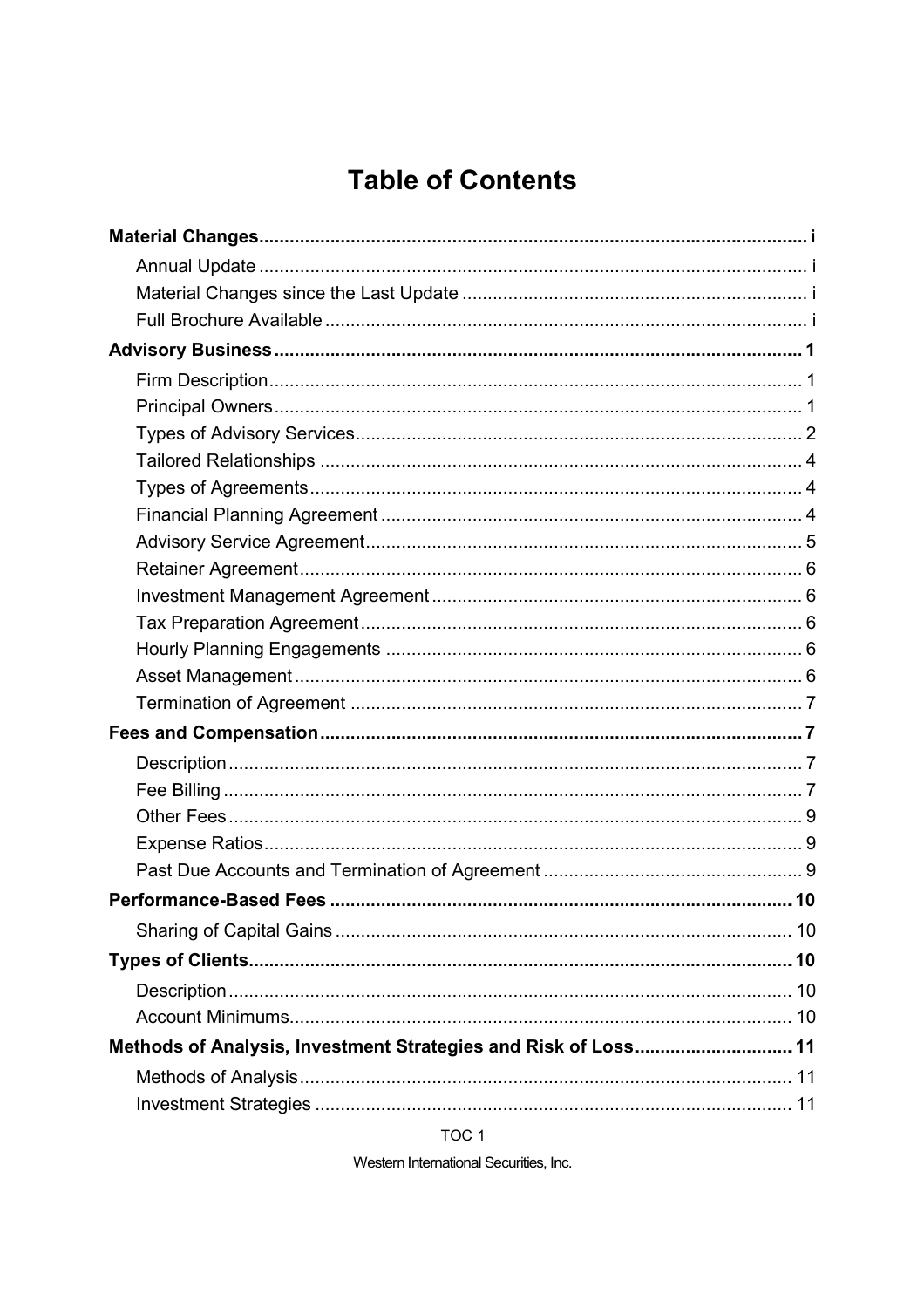| Code of Ethics, Participation or Interest in Client Transactions and Personal |    |
|-------------------------------------------------------------------------------|----|
|                                                                               |    |
|                                                                               |    |
|                                                                               |    |
|                                                                               |    |
|                                                                               |    |
|                                                                               |    |
|                                                                               |    |
|                                                                               |    |
|                                                                               |    |
|                                                                               |    |
|                                                                               |    |
|                                                                               |    |
|                                                                               |    |
|                                                                               |    |
|                                                                               |    |
|                                                                               |    |
| Custody                                                                       | 19 |
|                                                                               |    |
|                                                                               |    |
|                                                                               |    |
|                                                                               |    |
|                                                                               |    |
|                                                                               |    |
|                                                                               |    |
|                                                                               |    |
|                                                                               |    |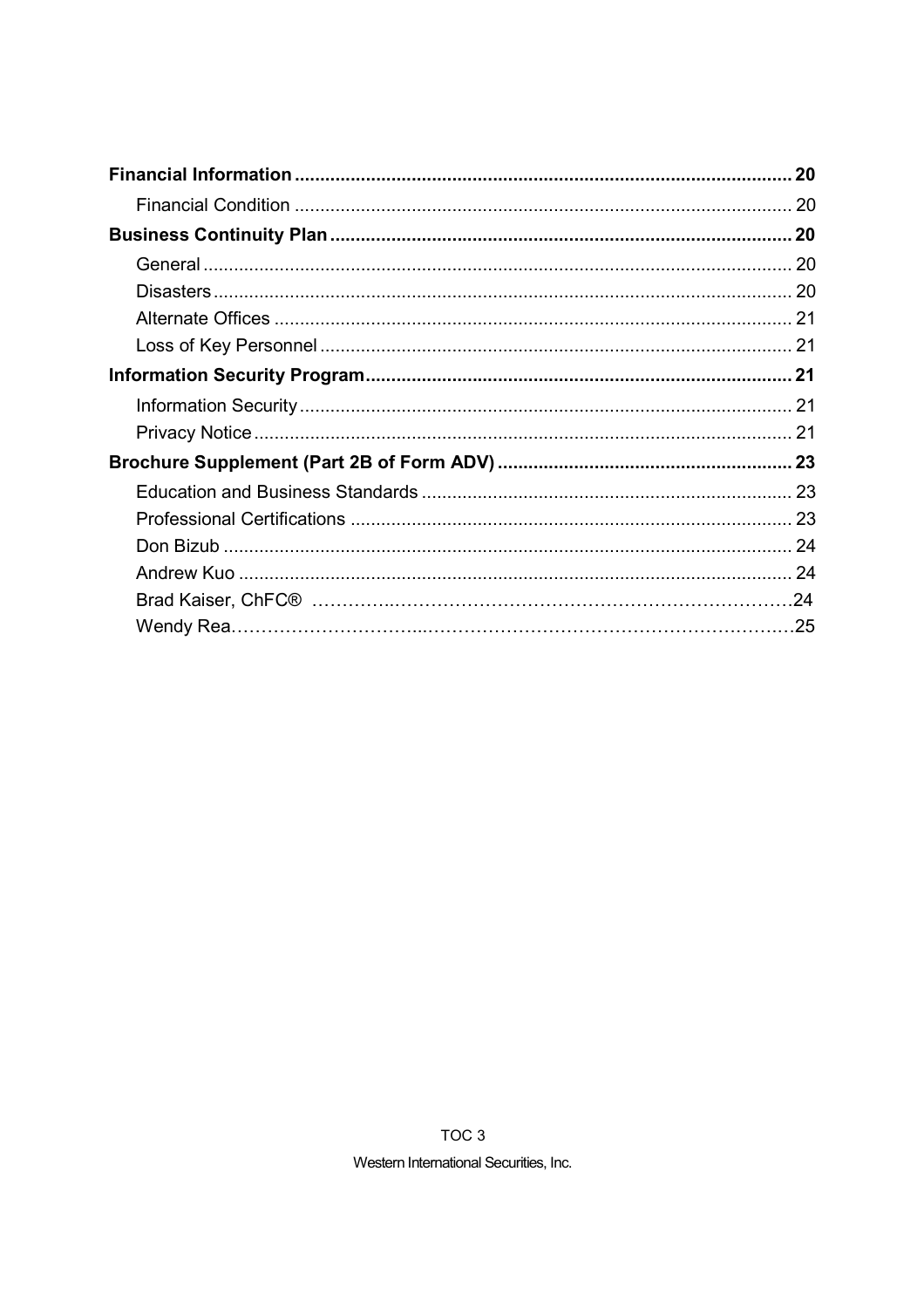# Advisory Business

#### Firm Description

("WIS") was founded in 1995.

WIS is a registered investment advisor with the Securities and Exchange Commission providing a full range of financial products to clients, including stocks, bonds, mutual funds, options and direct investments to clients through Investment Advisor Representatives ("IAR") of WIS. WIS offers three custodian relationships, JP Morgan Clearing Corp., Charles Schwab, and Pershing, LLC where client assets are held. WIS will not take custody of client's funds which are designated for an advisory account.

WIS Investment Advisory Representatives ("IAR") provide personalized, confidential financial planning and investment management to individuals, pension and profit sharing plans, trusts, estates, charitable organizations as well as small and large businesses. Advice is provided through consultation with the client and may include: determination of financial objectives, identification of financial problems, cash flow management, tax planning, insurance review, investment management, education funding, retirement planning, and estate planning.

Investment advice is an integral part of financial planning. In addition, Western International Securities, Inc. advises clients regarding cash flow, college planning, retirement planning, tax planning and estate planning.

Investment advice is provided, with the client making the final decision on investment selection. The client always maintains asset control. WIS places trades for clients under a limited power of attorney.

Periodic reviews are also communicated to provide reminders of the specific courses of action that need to be taken. More frequent reviews occur but are not necessarily communicated to the client unless immediate changes are recommended.

Other professionals (e.g., lawyers, accountants, insurance agents, etc.) are engaged directly by the client on an as-needed basis. Conflicts of interest will be disclosed to the client in the unlikely event they should occur.

The initial meeting, which may be by telephone, is free of charge and is considered an exploratory interview to determine the extent to which financial planning and investment management may be beneficial to the client.

#### Principal Owners

Concept Brokerage Holding Corp. is 100% owner of WIS.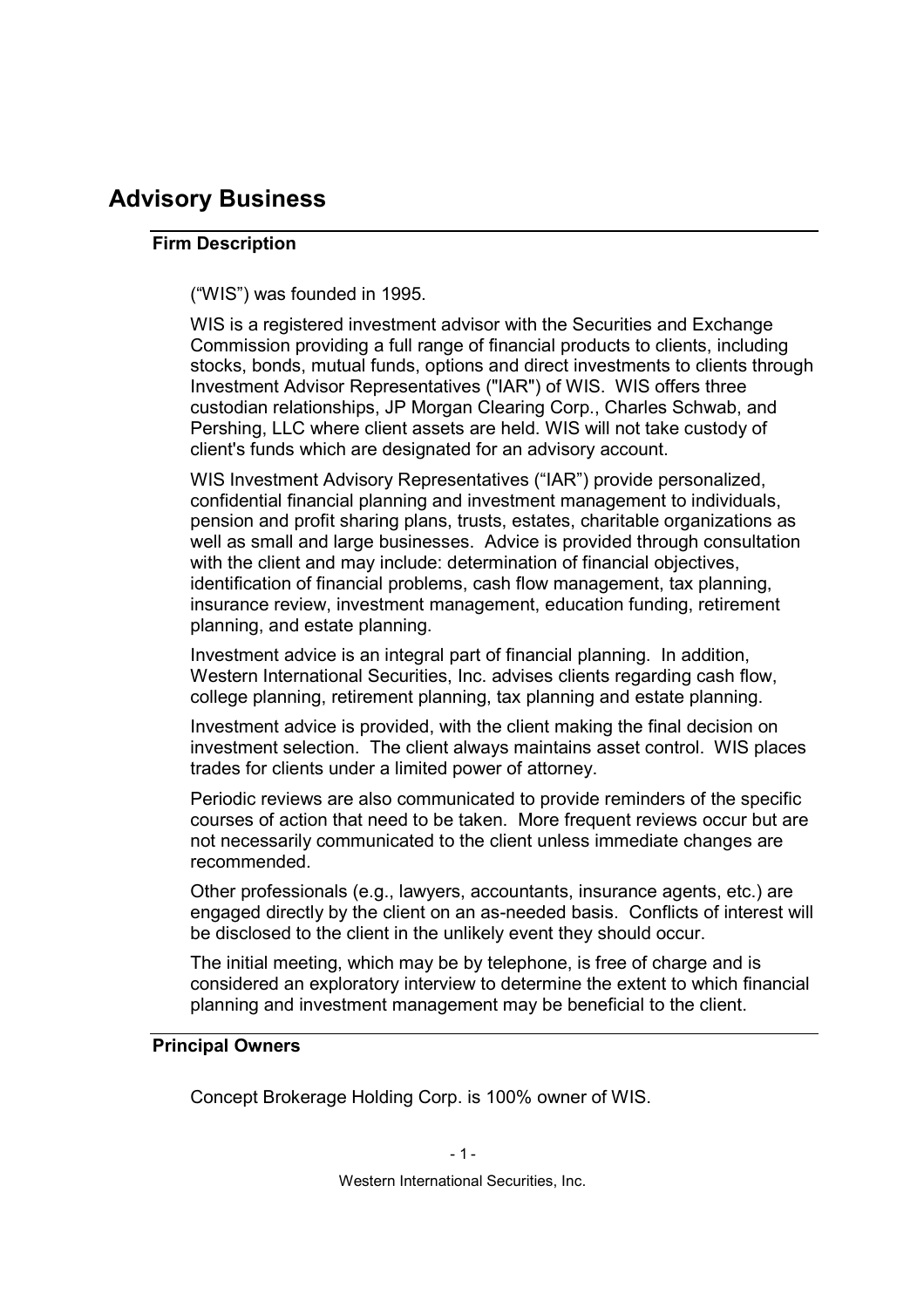#### Types of Advisory Services

WIS provides investment advisory services, also known as asset management services; manages investment advisory accounts not involving investment supervisory services; furnishes investment advice through consultations and individual meetings. Western does not take custody or hold client assets or funds. Client funds are maintained with independent clearing agencies. The advisory account maintained through Western may include investments in exchange traded funds, mutual funds, stocks, bonds, and with additional approval, covered or hedged option positions. The client may deposit cash or other marketable securities in the account and Western and its Advisor Representative may liquidate the securities and purchase mutual funds, stocks, bonds or other suitable investments.

On more than an occasional basis, WIS furnishes advice to clients on matters not involving securities, such as financial planning matters, taxation issues, and trust services that often include estate planning. As part of a general financial planning process, IARs occasionally will gather information to assess the client's current situation to help the client define financial goals and investment objectives. WIS will then analyze the data and create a personalized, written financial plan and then assist the client with implementing the plan. Should a client choose to implement the recommendations contained in the plan, WIS suggests the client work closely with his/her attorney, accountant, insurance agent, and/or stockbroker. Implementation of financial plan recommendations is entirely at the client's discretion. WIS maintains relationships with other professionals who can support the client's personal and business needs by providing expertise in related areas such as banking, insurance, accounting and payroll, legal, pension administration and mortgage brokerage services. WIS does not provide tax preparation or legal services for clients. Some Advisor Representatives are tax preparers, enrolled agents, or CPA's and any tax service provided is outside the scope of their affiliation with WIS.

As of 12/31/2013, WIS Investment Advisory Representatives managed approximately \$1,325,698,000 in assets for approximately 3200 client accounts. The assets are managed on a discretionary basis, meaning the Advisor Representative does not have to contact the client prior to purchasing or selling securities.

#### Third-Party Money Managers

Western provides clients with the opportunity to have their accounts or portfolios managed by outside independent investment advisors (third-party money managers "TPMM"). Third-party money managers provide portfolio analysis, asset allocation, trade execution, performance monitoring and reporting and other related investment services. Clients enter into and sign separate advisory agreements with the third party managers to provide the services requested. Clients are provided Form ADV Parts I and II for the third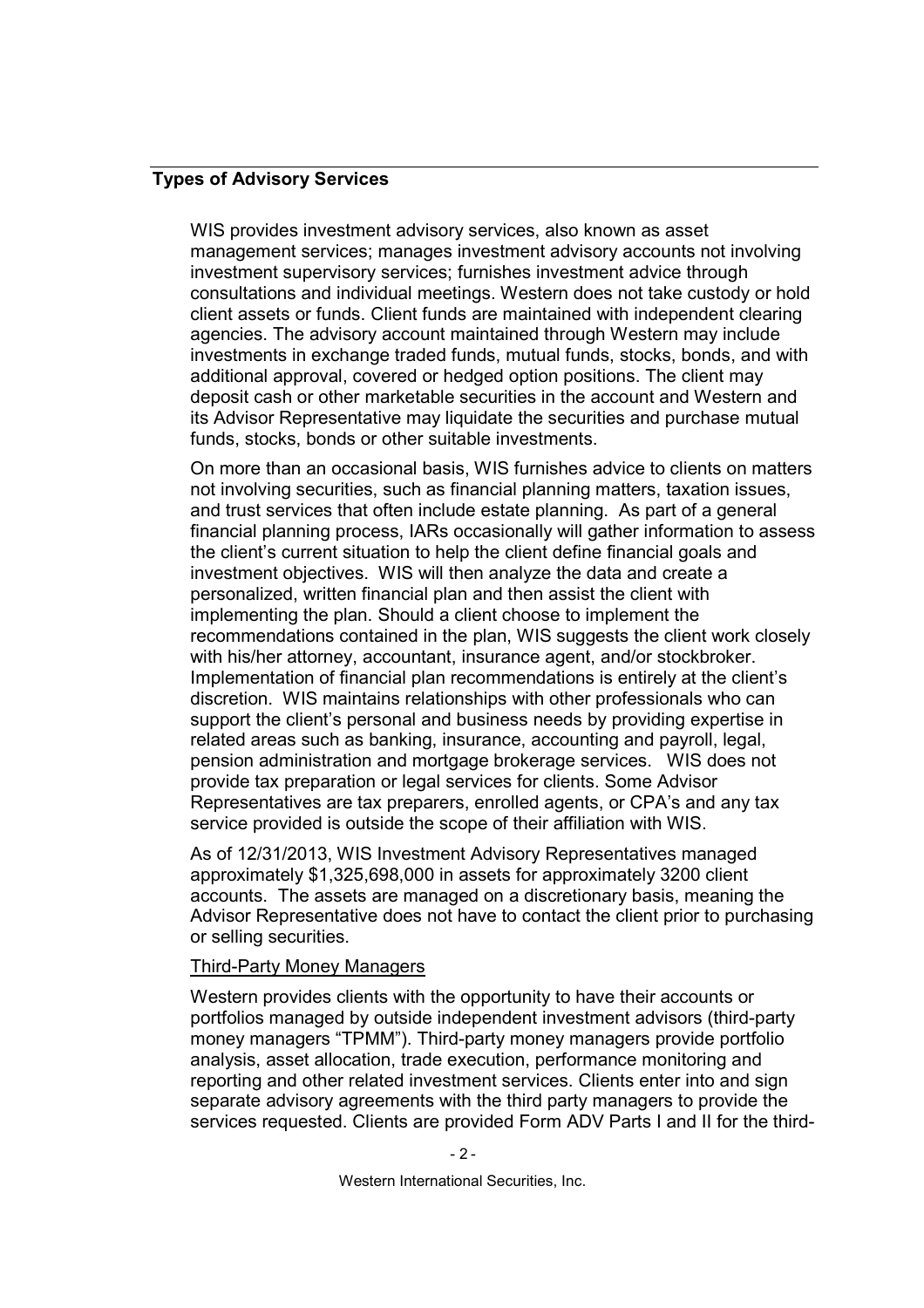party money manager. The executing and clearing broker for the third-party advisor(s) are determined by the arrangement with the respective entities and disclosed to the client. The Western advisor will discuss and review the asset allocation and investment strategy of the third-party advisor with the client. The Western advisor will not be involved in the selection of individual securities purchased or the execution of transactions through the third-party advisor.

Clients may impose any restriction in the account, including the trading activity, by submitting a written request to WIS detailing the parameters of the restriction. For example, the restriction can be placed on the type of security, including socially responsible companies, the frequency of trading, or the percentage of asset allocation.

Each TPMM is structured with different investment products; please ensure that you carefully review: the TPMM's Form ADV Part 2A and 2B or alternate disclosure document for the specific program descriptions; TPMM's client agreement for specific contractual terms; and, any additional disclosure or offering documentation provided by the TPMM related to its products and services. The TPMM' Form ADV Part 2A or other disclosure document will contain specific information related to: methods of analysis and investment strategies; fee structure and calculation; conflict of interest; disciplinary actions; account maintenance, including minimum account value, proxyvoting, and termination procedures.

TPMM's may utilize back-tested hypothetical performance modeling in marketing materials which attempt to estimate the potential performance of their investment models or strategies based on past performance. The projections do not reflect the actual investment performance or guarantee any future results.

For accounts that are referred to a TPMM for asset management, Western and the investment representative receives a solicitor fee. Neither Western nor the representatives are the client's investment advisor for accounts referred to TPMM.

#### Programs

Western offers several investment programs, sponsored by the respective clearing agents, Pershing, LLC and JP Morgan Clearing Corp, for asset management services for clients. Western receives compensation from the programs offered through Pershing, LLC and JP Morgan Clearing Corp. Fees are billed on a quarterly basis, according to the fee schedules noted in the client agreement, based on the fair market value of a client's portfolio as reported by the independent custodian at which your assets are held. Western receives compensation from the respective custodians for assets maintained with the programs. This compensation is based on a percentage of the amount invested in the program.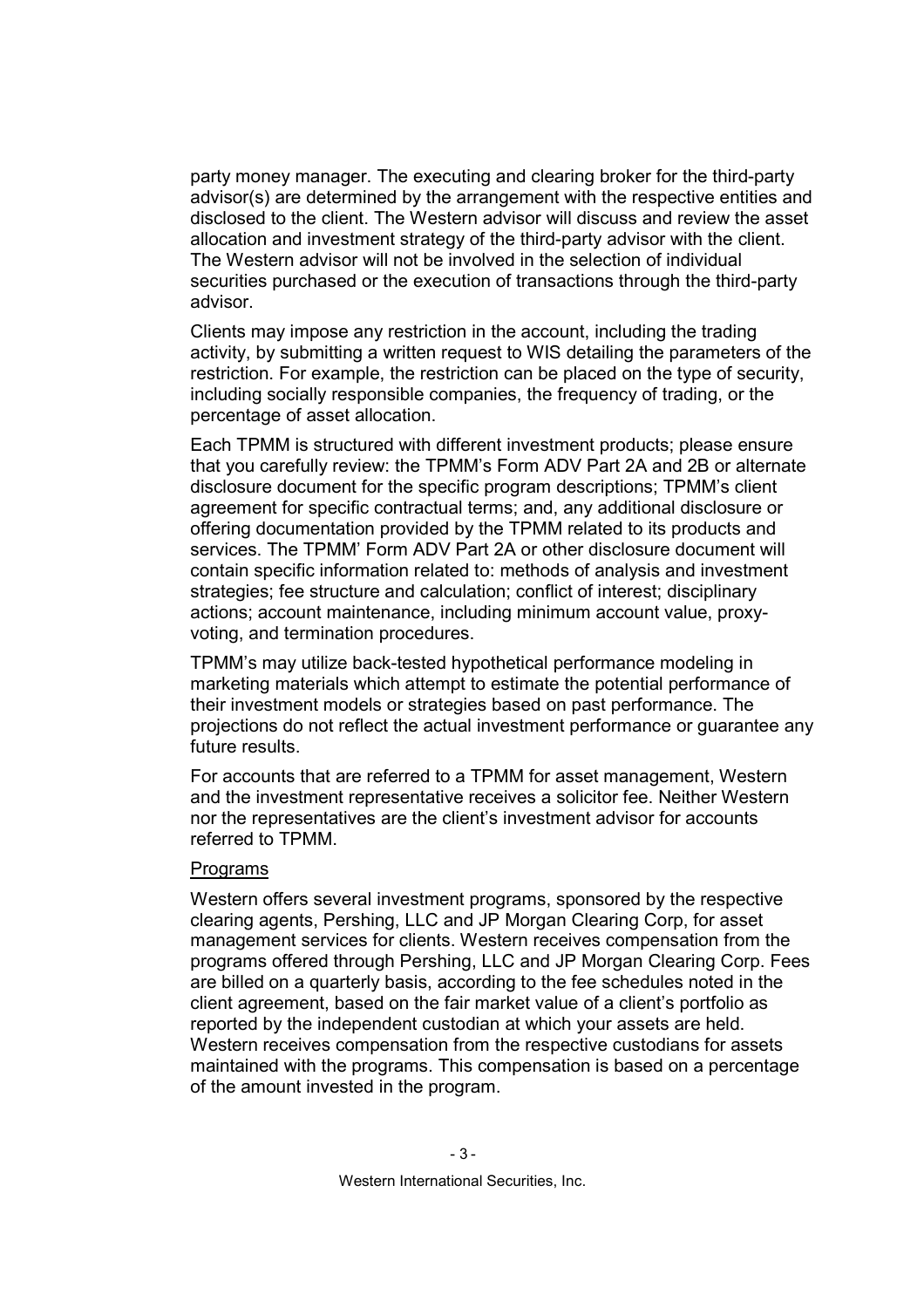Managed Account Command is offered through Pershing, LLC and includes services for performance reporting, proposal systems, contracting and support, clearance and custody, and trade execution. Accounts maintained through Managed Account Command are managed on a discretionary basis by investment managers not affiliated with Western. The program offers customized investment allocations based on a client's goals and objectives.

#### Envestnet

Envestnet provides an investment platform of integrated portfolio, practice management and reporting solutions to financial advisors and institutions. The platform encompasses a broad range of institutional-quality research, investment products and advisory resources. The program offers clients an opportunity to maintain a customized investment portfolio composed of mutual funds and/or exchange-traded funds. The portfolio is managed in one of two ways, (1) by a select group of asset managers who are not affiliated with Western, based on model investment allocations they determine and (2) by a Western investment adviser, based on allocations determined by the adviser. Envestnet offers several options including, mutual fund wrap program, separate managed accounts, portfolio modeling and rebalancing and asset allocation.

#### Manager Circuit & Managed Account Edge

Manager Circuit and Managed Account Edge are two separate investment programs offered by JP Morgan Clearing. They providing a broad range of investment managers to choose from and offer streamlined processing and direct access to money managers.

#### Fund CIRCUIT

Fund CIRCUIT is a mutual fund platform offered through JP Morgan that allows transactions in no-load and load-waived mutual funds without incurring ticket charges (subject to program criteria). If the transaction does not meet the criteria standard ticket charges apply. The program allows for dividend reinvestment with systematic investment and withdrawal options.

#### Tailored Relationships

The goals and objectives for each client are documented in our client account agreement. Clients may impose restrictions on investing in certain securities or types of securities.

Agreements may not be assigned without client consent.

#### Types of Agreements

The following agreements define the typical client relationships.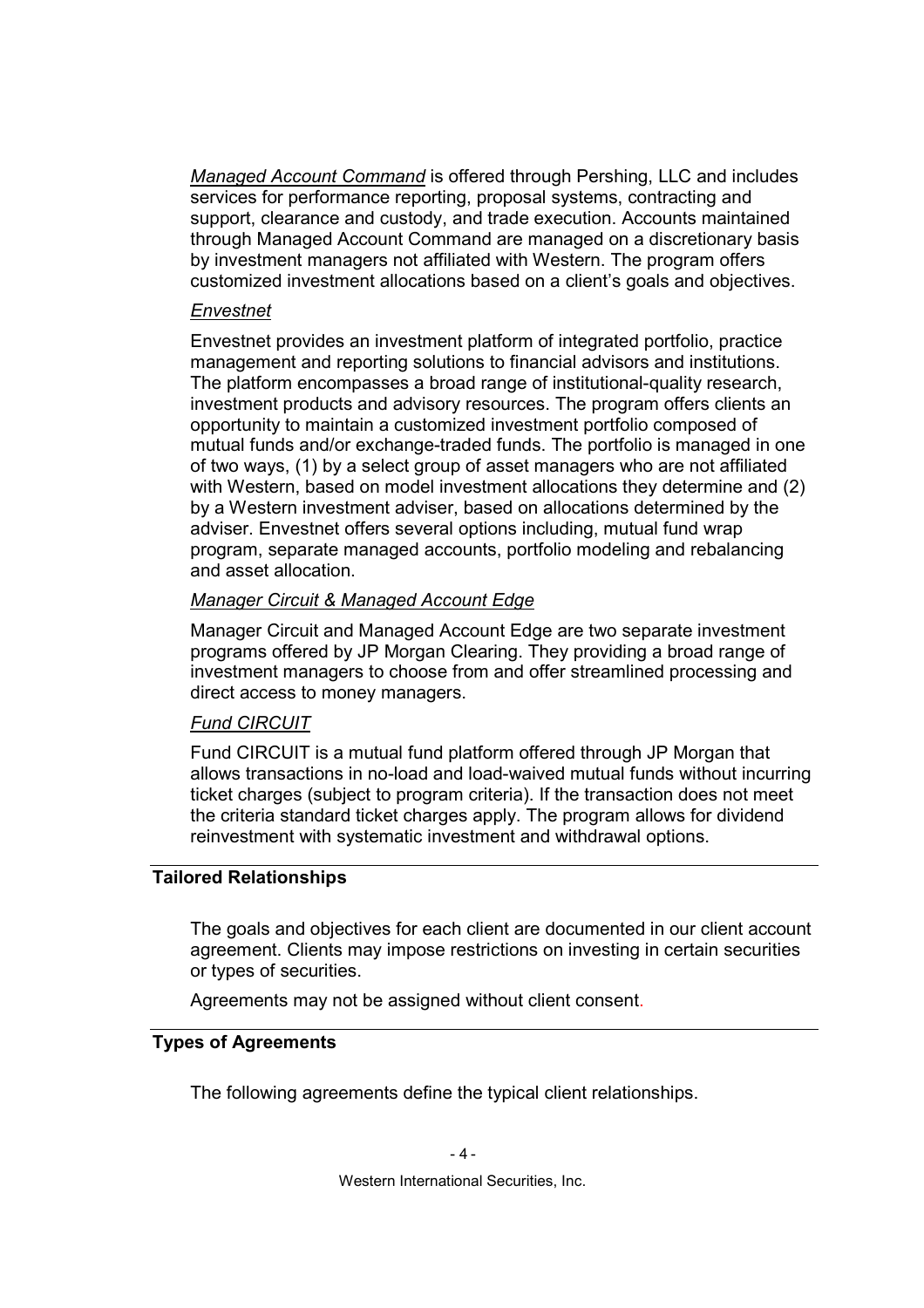#### Financial Planning Agreement

Financial planning services are designed to help the client with all aspects of financial planning and sometimes do not include ongoing investment management after the financial plan is completed.

The financial plan may include, but is not limited to: a net worth statement; a cash flow statement; a review of investment accounts, including reviewing asset allocation and providing repositioning recommendations; strategic tax planning; a review of retirement accounts and plans including recommendations; a review of insurance policies and recommendations for changes, if necessary; one or more retirement scenarios; estate planning review and recommendations; and education planning with funding recommendations.

Detailed investment advice and specific recommendations are provided as part of a financial plan. Implementation of the recommendations is at the discretion of the client.

Financial planning services are provided on an hourly fee basis. Hourly fees are billed on a monthly basis and are due from the client upon receipt of the bill. An estimate of the time involved in the project or projects requested by the client may be given from time to time; however, no estimate is binding, and the client's billings will reflect actual time spent. The maximum fee is \$250.00 per hour and is negotiable. Since financial planning is a discovery process, situations occur wherein the client is unaware of certain financial exposures or predicaments.

In the event that the client's situation is substantially different than disclosed at the initial meeting, a revised estimate of the hourly fee will be provided. The client must approve the change of scope in advance of the additional work being performed when a fee estimate increase is necessary.

Future face-to-face meetings may be scheduled as necessary. Follow-on implementation work is billed separately at the rate of up to \$250.00 per hour.

To the extent that a recommendation is made to implement the plan through other products or services offered by WIS, a conflict of interest may exist between the interests of Western and the interest of the client. The client is under no obligation to act upon the Advisor Representative's recommendations. If the clients elect to act on any recommendations, the client is under no obligation to effect the transactions through the investment advisor or WIS.

All investment programs involve risk and there is no guarantee that using our Financial Planning Agreement will produce positive results. Please review the information and statements contained in the particular financial plan presented. If a client wishes to implement the recommendations contained in a financial plan, it is recommended that the client work closely with his or her attorney, accountant, insurance agent or securities adviser.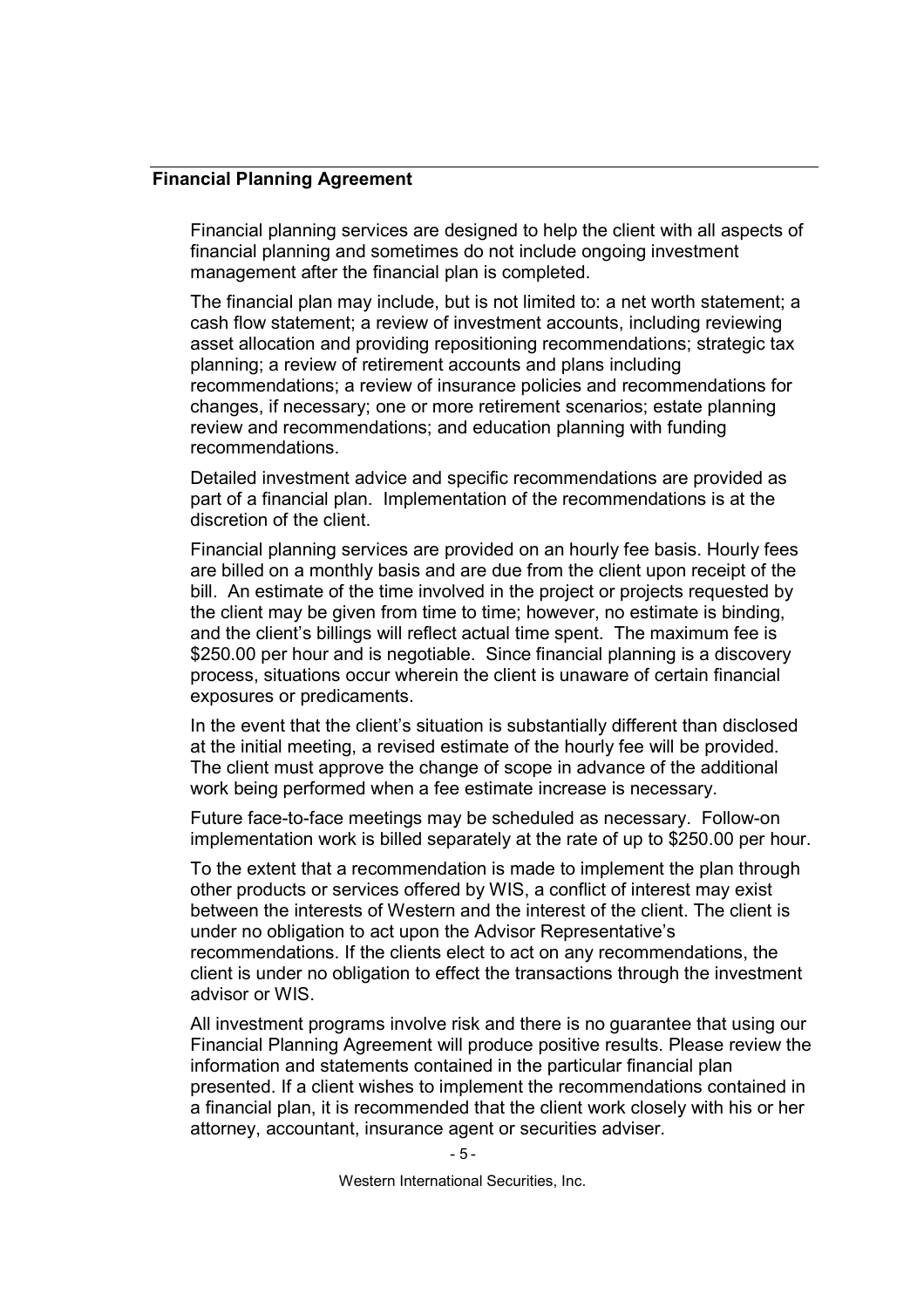#### Investment Advisory Service Agreement

Most clients choose to have WIS Investment Advisory Representatives manage their assets in order to obtain ongoing in-depth advice and life planning. The client's financial affairs, including net worth, investment objectives, income, tax rates and experience are reviewed. Realistic and measurable goals are set and objectives to reach those goals are defined. As goals and objectives change over time, suggestions are made and implemented on an ongoing basis.

The scope of work and fee for advisory services is noted in the Investment Management Agreement. The Investment Management Agreement describes the services provided, including but not limited to; execution of transactions, description of custodial management, custodial statements, disclosure of fees and valuations, risk acknowledgement, client authority and termination of agreement.

The annual Investment Management fee is based on a percentage of the investable assets according to the agreed upon percentage of assets.

The fee is NEGOTIABLE. Current client relationships may exist where the fees are higher or lower than other client accounts based on several factors.

Although the Investment Management Agreement is an ongoing agreement and constant adjustments are required, the length of service to the client is at the client's discretion. The client or the investment manager may terminate an Agreement by written notice to the other party. At termination, fees will be billed on a pro rata basis for the portion of the quarter completed. The portfolio value at the completion of the prior full billing quarter is used as the basis for the fee computation, adjusted for the number of days during the billing quarter prior to termination.

#### Retainer Agreement

In limited circumstances, a Retainer Agreement is executed in lieu of an Advisory Service Agreement when it is more appropriate to work on a fixedfee basis. The annual fee for a Retainer Agreement is NEGOTIABLE.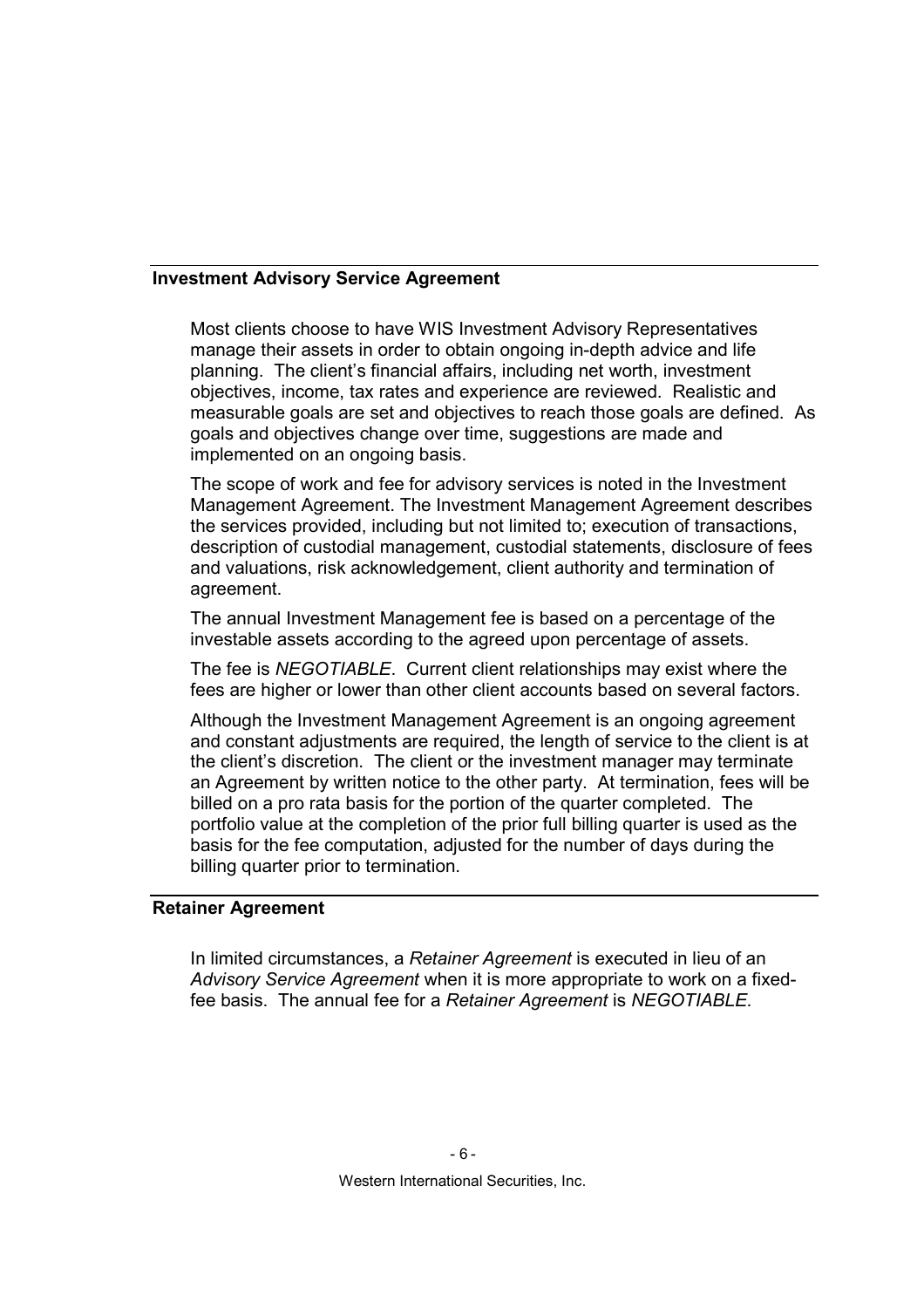#### Investment Management Agreement

An Investment Management Agreement is referred to under the previous heading of Investment Advisory Services. The annual fee is NEGOTIABLE and will not exceed 3%.

#### Tax Preparation Agreement

WIS does not provide Tax preparation services for clients. Some Advisor Representatives are tax preparers, enrolled agents, or CPAs and any tax service provided is outside the scope of their affiliation with Western. Clients will sign separate engagement letters for tax preparation with the unaffiliated entity.

#### Hourly Planning Engagements

WIS provides hourly planning services for clients who need advice on a limited scope of work. The hourly rate for limited scope engagements is \$250.00. The fee is negotiable.

#### Termination of Agreement

A Client may terminate any of the aforementioned agreements at any time by notifying WIS in writing and paying the rate for the time spent on the investment advisory engagement prior to notification of termination. If the client made an advance payment, WIS will refund any unearned portion of the advance payment.

WIS may terminate any of the aforementioned agreements at any time by notifying the client in writing. If the client made an advance payment, WIS will refund any unearned portion of the advance payment.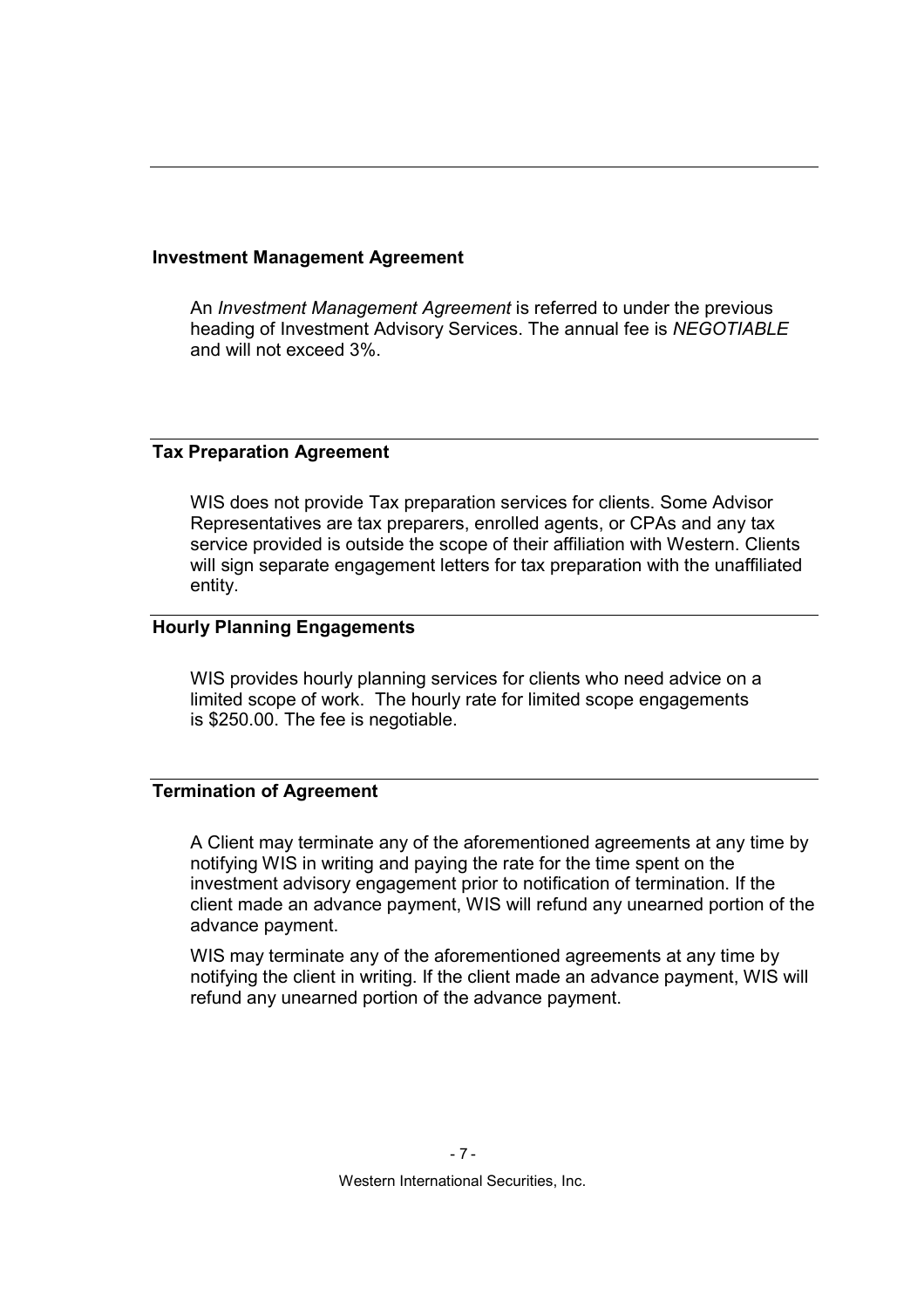## Fees and Compensation

#### **Description**

WIS bases its fees on a percentage of assets under management, hourly charges, or fixed fees.

Financial plans are priced on an hourly basis and according to the degree of complexity associated with the client's situation, as described above.

Fees are negotiable.

#### Fee Billing

Investment management fees are billed quarterly, either in arrears or in advance, meaning that we charge you after or before the three-month billing period, as agreed upon in the Investment Management Agreement. Payment in full is expected in accordance with the agreed upon billing cycle.

Fees are usually deducted from a designated client account to facilitate billing. The client must consent in advance to direct debiting of their investment account. For example, the investment account will be billed on January 1<sup>st</sup> for the period January 1 through March 31 based on the ending balance of the previous quarter. An account valued at \$100,000 on December 31<sup>st</sup> with agreed upon fee charged of 2%, would be billed \$500.00 (\$100,000  $X 2\% = $2,000 / 4 = $500$  for the upcoming quarter.

For accounts that are billed in arrears, the charge will be applied at the beginning of the quarter based on the average daily balance of the previous quarter. The average daily balance of a client's account during the period January 1 through March 31 will be billed in April. For example, an account with an average daily balance during the January to March quarter is \$100,000; with an agreed management fee of 2% would be billed \$500 (\$100,000 X 2% = \$2,000 / 4 = \$500) in April (the month following the quarter-end).

If an account is opened mid-quarter and (1) fees are billed in advanced, fees will be calculated and debited for the remaining period in the current calendar quarter and (2) if fees are billed in arrears, fees will be calculated based on average daily balance during the quarter.

Fees for financial plans are billed upon delivery of the financial plan.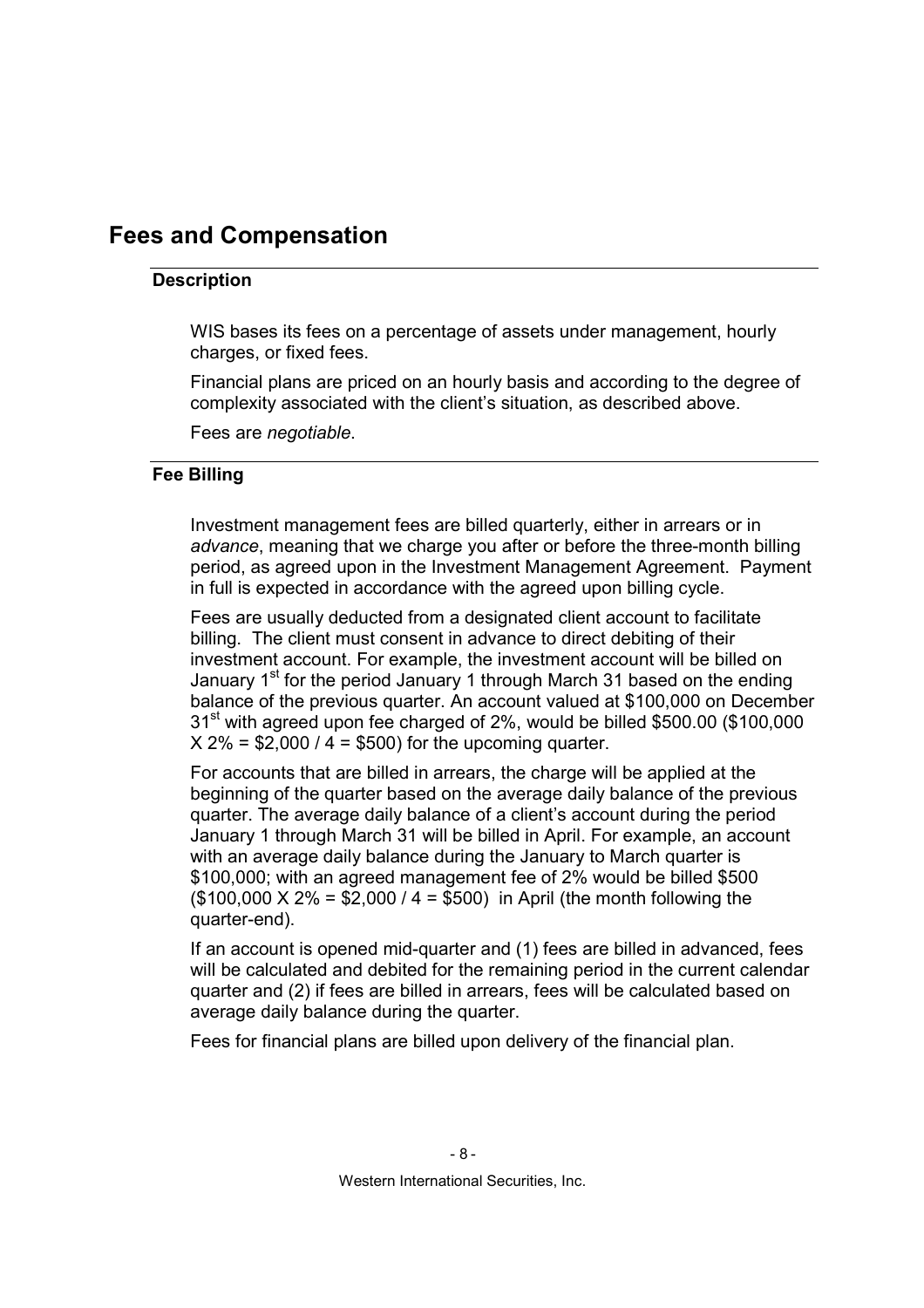#### Other Fees

Custodians may charge certain processing fees, such as service fees on purchases or sales of certain stocks, bonds, options, mutual funds and exchange-traded funds. These transaction charges are usually small and incidental to the purchase or sale of a security. The selection of the security is more important than the nominal fee that the custodian charges to buy or sell the security. IRA accounts are charged an annual maintenance fee by the custodian. Accounts are subject to a termination fee not to exceed \$75.00

Transaction or ticket charges associated with the execution of trades are applied to the customer account. The Investment Management Agreement details how the ticket charges will be applied and signed by the customer. Transaction or execution charges for fixed-income securities, including but not limited to corporate, government, government-agency, and municipal bonds will be applied. The amount of any remuneration received by Western for the execution of any transaction is available upon request.

For accounts that are maintained with third-party money advisors, Western receives a portion of the advisory fee charged by the third-party investment manager. The advisory fee charged to the client by the third-party money manager is disclosed in the third-party investment manager's advisory service agreement and FORM ADV or related disclosure document.

It is the client's responsibility to carefully review account statements and fee deductions since the custodian does not determine the accuracy of fees deducted by us. The services offered by Western may cost clients more or less than purchasing the same services separately and/or through other investment advisers.

Western may allow direct family members or clients with same household address with multiple accounts to aggregate assets for purposes of calculating fees as agreed upon in the Investment Management Agreement.

Western reserves the right to pass on charges imposed by the clearing agent (the firm through which client funds are maintained and clearance of transactions occurs). These fees include, but are not limited to, transaction charges and service fees, IRA and qualified retirement plan fees, mutual fund or money market 12b-1 fees (expense charged against fund assets by fund companies that are paid to broker-dealers for marketing and to service fund sales), mutual fund and money market management fees and administrative expenses, and mutual fund transaction fees.

Western and it advisers may receive direct and indirect forms of compensation related to the sale of securities or other investment products to clients. The receipt of this type of compensation presents a conflict of interest and gives us an incentive to recommend investment products based on the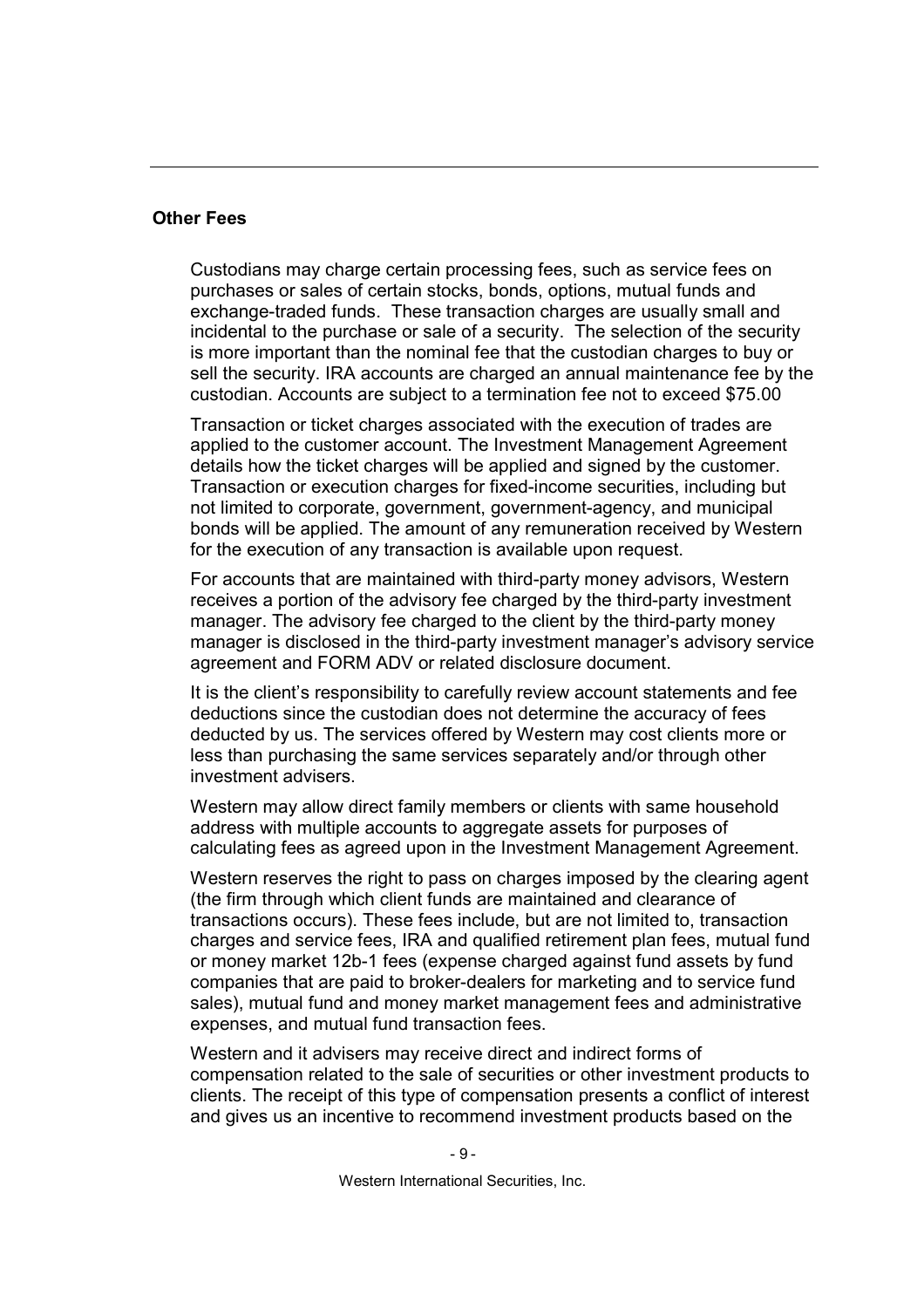compensation received, rather than on a client's needs. Please refer to the Conflicts of Interest section.

#### Expense Ratios

Mutual funds generally charge a management fee for their services as investment managers. The management fee is called an expense ratio. For example, an expense ratio of 0.50 means that the mutual fund company charges 0.5% for their services. These fees are in addition to the fees paid by you to WIS.

Performance figures quoted by mutual fund companies in various publications are after their fees have been deducted.

No-load funds may be available which do not assess a commission or sales charge (unlike "load" funds). A client may be able to invest directly in the mutual fund's shares and other investments without incurring the fees charged by Western, and may also purchase investment products that are recommend through other brokers or agents not affiliated with Western.

Exchange Traded Funds generally charge annual expenses for the services. Therefore, if the portfolio invests in exchange traded funds, the stated price includes the annual expense charged for the fund.

#### Past Due Accounts and Termination of Agreement

WIS reserves the right to stop work on any account that is more than 30 days overdue in payment. In addition, WIS reserves the right to terminate any financial planning engagement where a client has willfully concealed or has refused to provide pertinent information about financial situations when necessary and appropriate, in WIS's judgment, to providing proper financial advice. Any unused portion of fees collected in advance will be refunded within 30 days.

The client may terminate their fee-based relationship any time via written request. Upon receipt of any request to terminate, fees will be refunded on a pro rata basis (i.e., if client terminates in the middle of a quarter, he will only pay for the number of days he was under contract and a balance will be refunded). For example, if a client paid advisory fees of \$500.00 at the beginning of the quarter and transferred their account out midway through the quarter, WIS would refund the client half of the advisory fees paid during the period.

WIS IARs may own an interest in or buy or sell for their own accounts the same securities, which may be purchased or sold in the accounts of advisory clients. These activities can create a potential conflict of interest.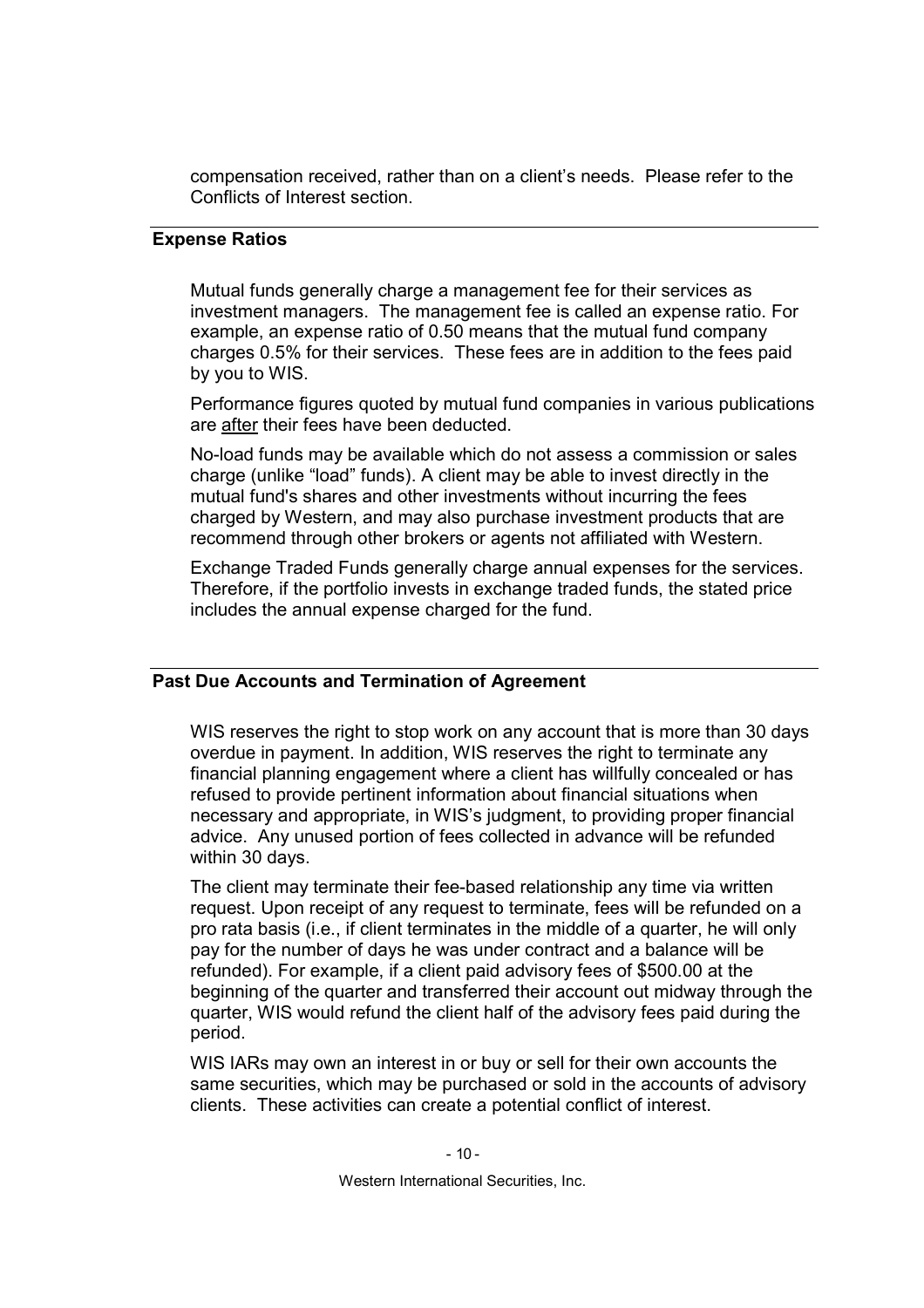In all cases, client orders are given priority. In no case shall an associated person receive a better price or more favorable circumstances than a client. IARs seek to ensure that they do not personally benefit from the short-term market effects of their recommendations to clients. Policies and procedures have been adopted to prevent the misuse of material non-public information and to detect and prevent insider trading. Associated persons may also buy or sell a specific security for their own account based on personal investment considerations, which the Adviser does not deem appropriate to buy or sell for clients. Personal transactions of associated persons are regularly monitored to ensure that client interests are put first in all relevant circumstances. Cross and principal transactions are prohibited. WIS will act solely in an agency capacity.

### Performance-Based Fees

#### Sharing of Capital Gains

Performance-based fees are based on a share of the capital gains or capital appreciation of managed securities.

WIS does not use a performance-based fee structure because of the potential conflict of interest. Performance-based compensation may create an incentive for the adviser to recommend an investment that may carry a higher degree of risk to the client.

### Types of Clients

#### **Description**

WIS generally provides investment advice to individuals, high net-worth individuals, pension and profit sharing plans, trusts, estates, or charitable organizations, corporations or business entities.

Client relationships vary in scope and length of service.

#### Account Minimums

The minimum account size is \$25,000 of assets under management, which, at a maximum rate of 3% per year, equates to an annual fee of \$750.00

Depending on the program the client is invested in, there might be a minimum annual fee.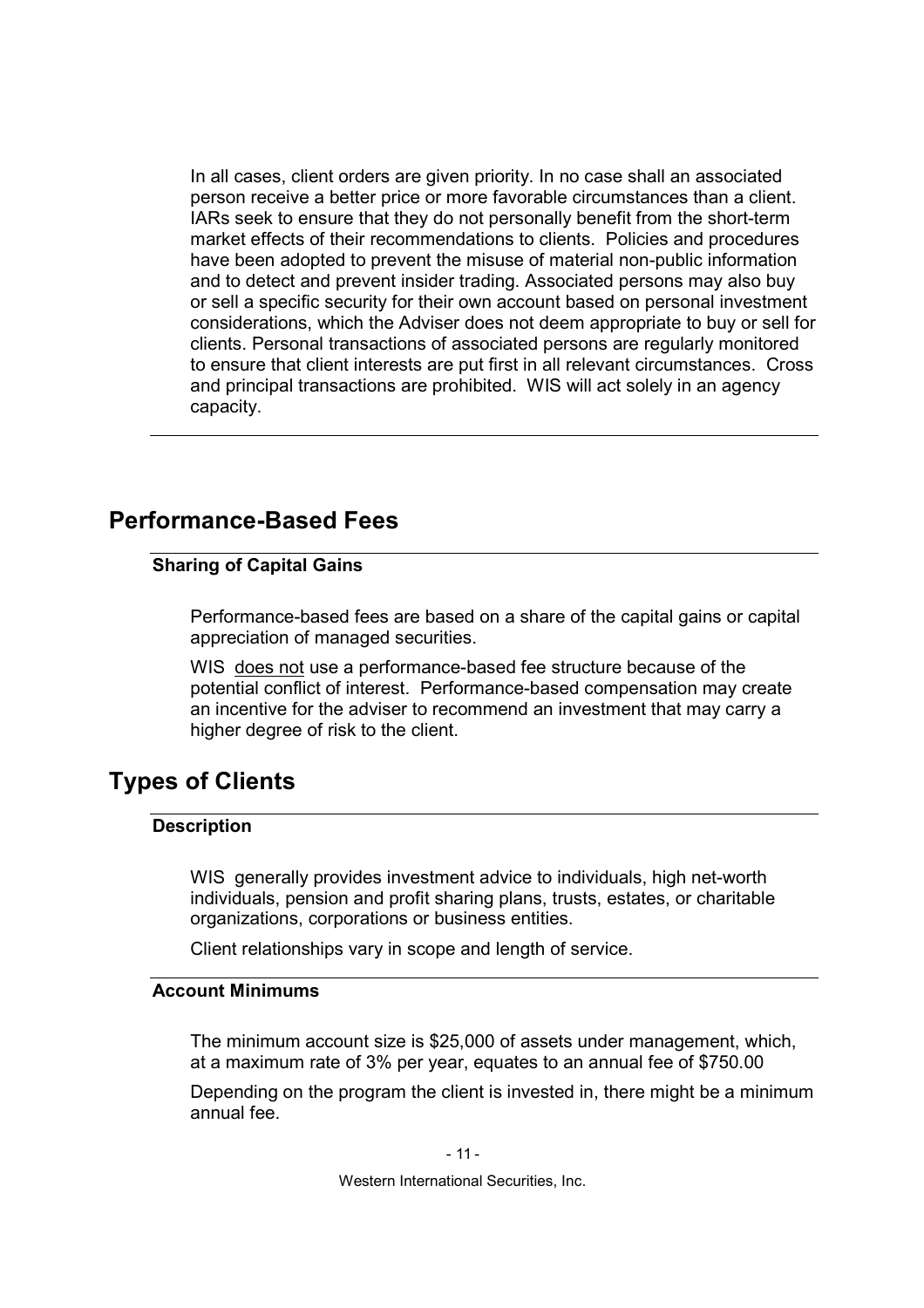WIS has the discretion to waive the account minimum. Accounts of less than \$25,000 may be set up when the client and the advisor anticipate the client will add additional funds to the accounts bringing the total to \$25,000 within a reasonable time. Other exceptions will apply to employees of WIS and their relatives, or relatives of existing clients.

Clients with assets below the minimum account size may pay a higher percentage rate on their annual fees than the fees paid by clients with greater assets under management.

### Methods of Analysis, Investment Strategies and Risk of Loss

#### Methods of Analysis

Security analysis methods may include charting, fundamental analysis, technical analysis, and cyclical analysis.

The main sources of information include financial newspapers and magazines, inspections of corporate activities, research materials prepared by others, corporate rating services, annual reports, prospectuses, filings with the Securities and Exchange Commission, and company press releases.

#### Investment Strategies

Western advisers rely on various tools to assist in the process of developing investment strategies. The investment strategies used on client accounts include, but not limited to, strategic asset and tactical allocation methods. A tactical approach involves an active management portfolio strategy that rebalances the percentage of assets held in various categories in order to take advantage of market pricing anomalies or strong market sectors. The strategic allocation is a portfolio strategy that involves periodically rebalancing the portfolio in order to maintain a long-term goal for asset allocation.

The investment strategy for a specific client is based upon the objectives stated by the client during consultations. The client may change these objectives at any time. Each client executes a client account agreement that documents their risk tolerance, time horizon, and their desired investment objective.

Other strategies may include long-term purchases, short-term purchases, trading, short sales, margin transactions, and option writing (including covered options, uncovered options or spreading strategies), depending on the client's risk tolerance, time horizon and investment objectives.

For accounts with TPMM, each account at the TPMM will have its own methods of analysis, investment strategies and unique investment risks that should also be reviewed and considered. This information can be viewed from the TPMM Form ADV Part I and II.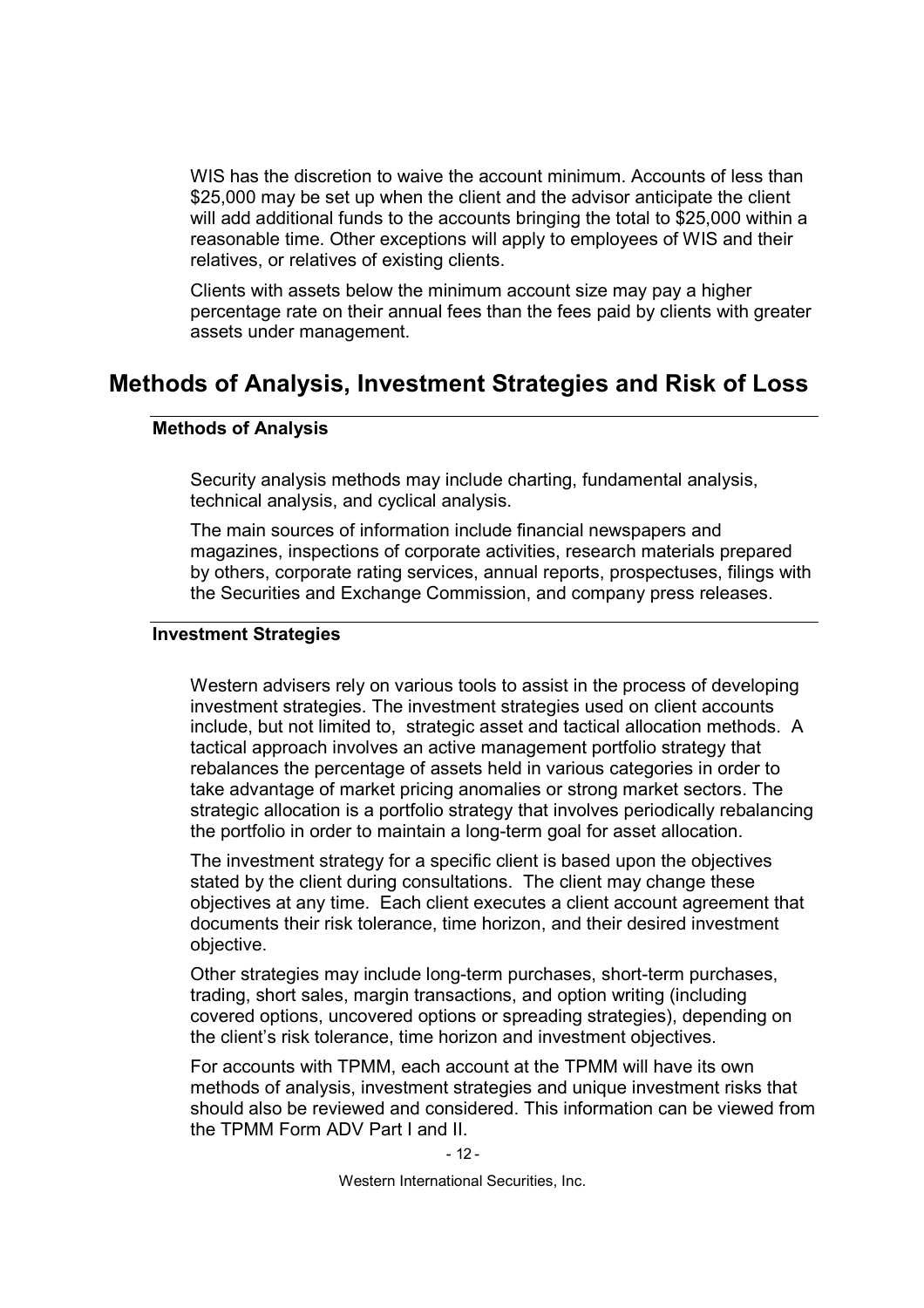Western and its advisers may provide investment advice concerning various types of investments, including but not limited to, equity securities (stocks), corporate debt securities (bonds), CD's, municipal bonds, options, mutual funds, exchange-traded funds, limited partnerships.

#### Risk of Loss

All investment programs have certain risks that are borne by the investor, including loss of principal. Past performance is no guarantee of future results and Western does not make guarantees to clients regarding performance. Our investment approach constantly keeps the risk of loss in mind. Investors face the following investment risks while investing:

- Interest-rate Risk: Fluctuations in interest rates may cause investment prices to fluctuate. For example, when interest rates rise, yields on existing bonds become less attractive, causing their market values to decline.
- Market Risk: The price of a security, bond, or mutual fund may drop in reaction to tangible and intangible events and conditions. This type of risk is caused by external factors independent of a security's particular underlying circumstances. For example, political, economic and social conditions may trigger market events.
- Inflation Risk: When any type of inflation is present, a dollar today will not buy as much as a dollar next year, because purchasing power is eroding at the rate of inflation.
- Currency Risk: Overseas investments are subject to fluctuations in the value of the dollar against the currency of the investment's originating country. This is also referred to as exchange rate risk.
- Reinvestment Risk: This is the risk that future proceeds from investments may have to be reinvested at a potentially lower rate of return (i.e. interest rate). This primarily relates to fixed income securities.
- Business Risk: These risks are associated with a particular industry or a particular company within an industry. For example, oil-drilling companies depend on finding oil and then refining it, a lengthy process, before they can generate a profit. They carry a higher risk of profitability than an electric company, which generates its income from a steady stream of customers who buy electricity no matter what the economic environment is like.
- Liquidity Risk: Liquidity is the ability to readily convert an investment into cash. Generally, assets are more liquid if many traders are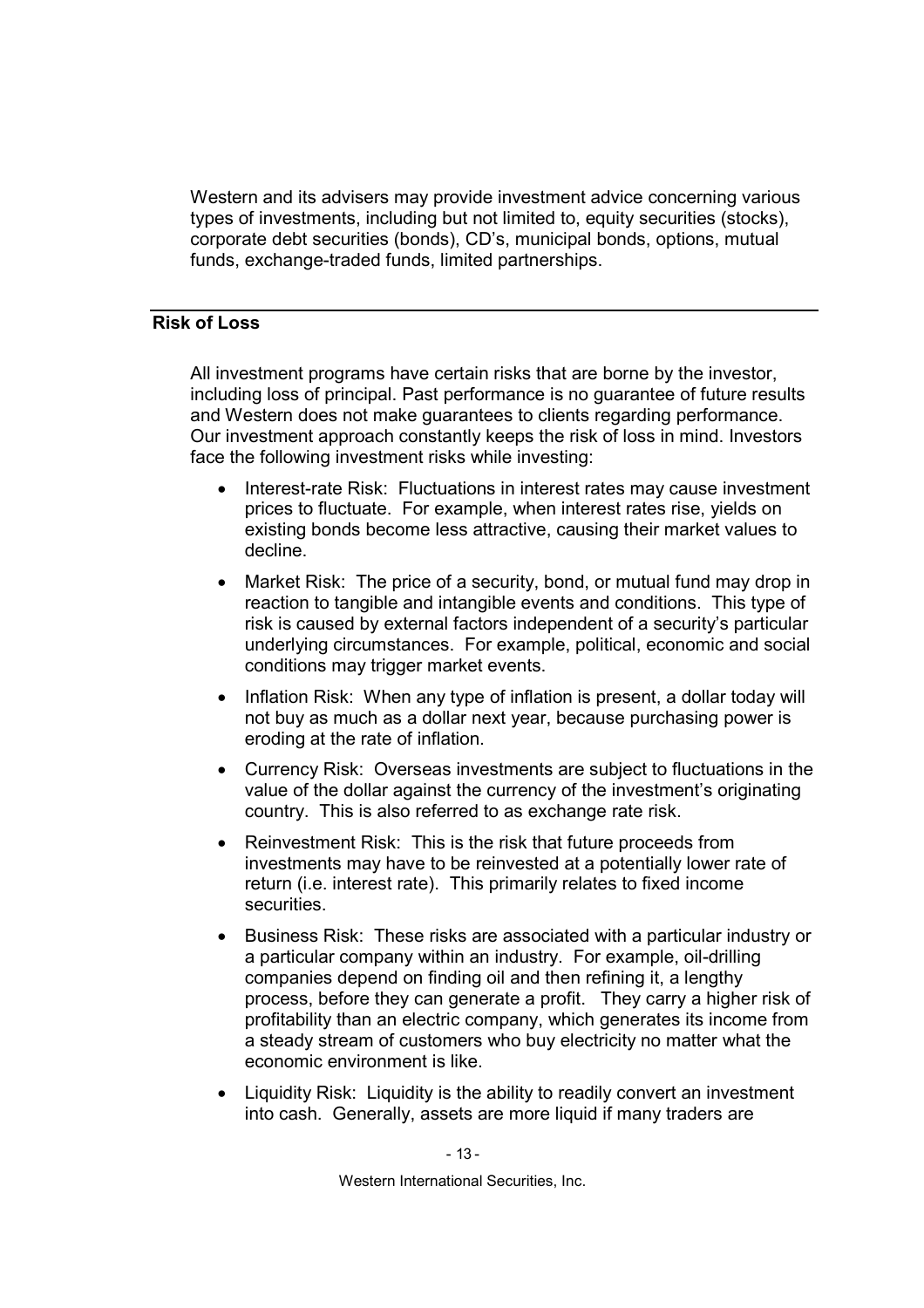interested in a standardized product. For example, Treasury Bills are highly liquid, while real estate properties are not.

• Financial Risk: Excessive borrowing to finance a business' operations increases the risk of profitability, because the company must meet the terms of its obligations in good times and bad. During periods of financial stress, the inability to meet loan obligations may result in bankruptcy and/or a declining market value.

Investors should be aware that investing in securities involves a risk of loss, including the entire investment amount. Frequent trading of an account can impact and reduce the overall rate of return in the account through increased brokerage charges and transaction costs, tax implication, and deviation from asset allocation objectives.

# Disciplinary Information

#### Legal and Disciplinary

For information regarding Western and Western's Investment Advisory Representatives legal and disciplinary history, you may access the Broker Check through www.finra.org.

In 2008, WIS was fined \$12,500 for failure to purchase or sell six corporate bond transactions during the period January 2003 to March 2005 at a price that was fair, taking into consideration all relevant circumstances, including market conditions with respect to each bond at the time of transaction. WIS paid restitution of \$2,199, plus interest to the customers.

In 2006, WIS was fined \$8,000 for incorrectly reporting markup/markdown as commissions and the correct capacity for transactions in corporate debt.

# Other Financial Industry Activities and Affiliations

#### Financial Industry Activities

WIS is registered as a securities broker-dealer with both the SEC and FINRA. Securities transactions executed on a non-advisory, commission basis will be processed through WIS as a brokerage transaction. Commissions earned on securities products will be paid the advisor as listed in the prospectus. The adviser is prohibited from transacting securities business away from Western without prior written approval from Western.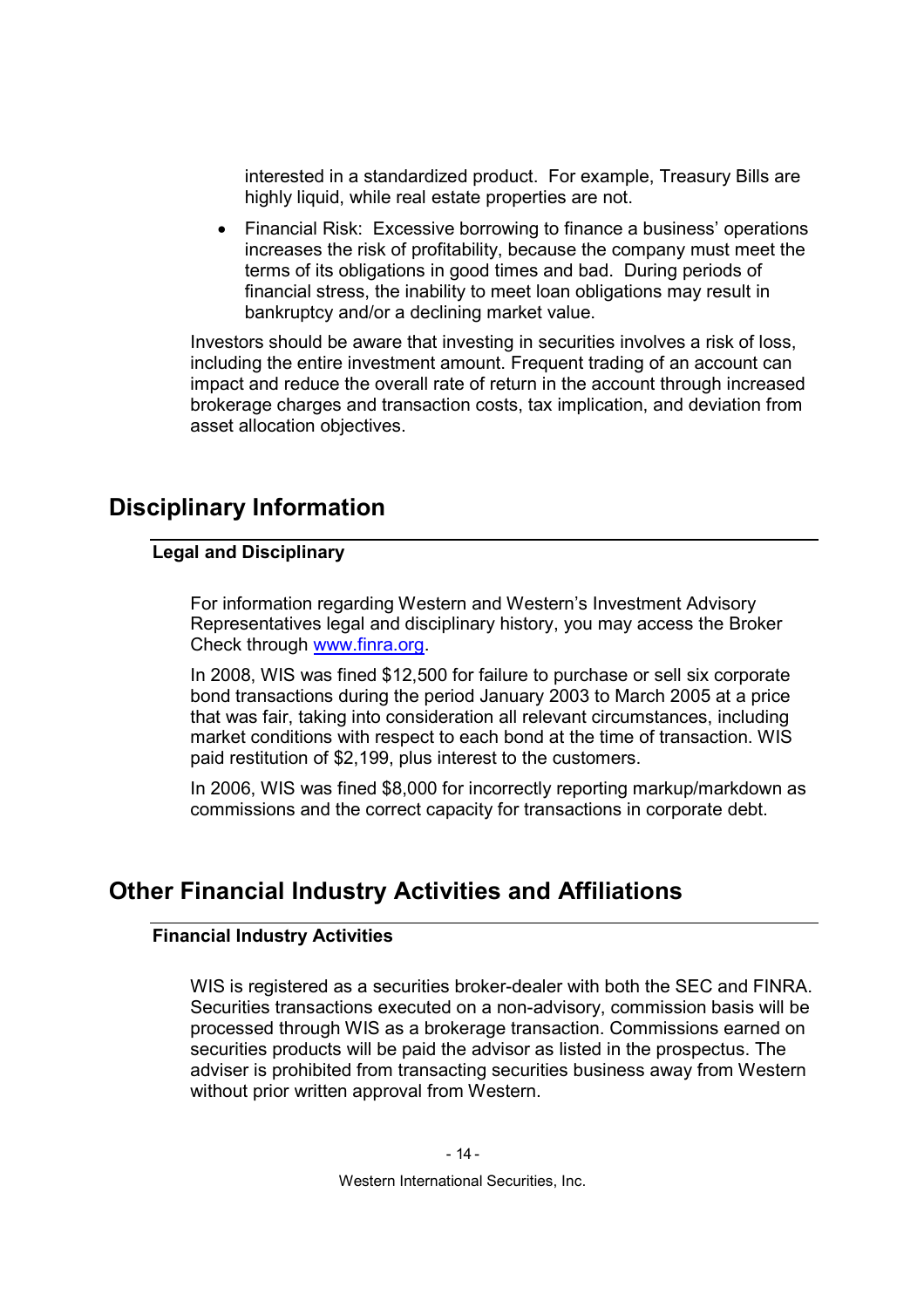#### Affiliations

Western is a registered broker-dealer with the SEC and FINRA. Western's parent company, Concept Brokerage Holding Corp, also is a majority owner of Hamilton Grant, LLC, a FINRA registered broker-dealer. Certain of our executive officers and directors also serve as officers and/or directors of Hamilton Grant, LLC.

### Code of Ethics, Participation or Interest in Client Transactions and Personal Trading

#### Code of Ethics

The employees of WIS have committed to a Code of Ethics that is available for review by clients and prospective clients upon request. The firm will provide a copy of the Code of Ethics to any client or prospective client upon request.

This code of ethics ("Advisor Code") is intended to reflect fiduciary principals that govern the conduct of WISI and its supervised persons in those situations where WISI acts as an investment advisor as defined under the Advisers Act in providing investment advice to clients ("advisory clients"). It consists of an outline of policies regarding several key areas: standards of conduct and compliance with laws, rules and regulation, protection of material non-public information and personal securities trading. It also consists of specific information and guidance that is provided in company-wide policies and procedures, including the WISI Written Supervisory Procedure Manual (WSP) and the WISI IA Policies and Procedures Manual (IAPP).

WIS does not engage in principal trading for client accounts (Western does not buy or sell securities for or from clients for its own inventory).

WIS advisers may own an interest in or buy or sell for their own accounts the same securities, which may be purchased or sold in the accounts of advisory clients. These activities can create a potential conflict of interest.

In all cases, client orders are given priority. In no case shall an associated person receive a better price or more favorable circumstances than a client. IARs seek to ensure that they do not personally benefit from the short-term market effects of their recommendations to clients. Policies and procedures have been adopted to prevent the misuse of material non-public information and to detect and prevent insider trading. Associated persons may also buy or sell a specific security for their own account based on personal investment considerations, which the Adviser does not deem appropriate to buy or sell for clients. Personal transactions of associated persons are regularly monitored to ensure that client interests are put first in all relevant circumstances. Cross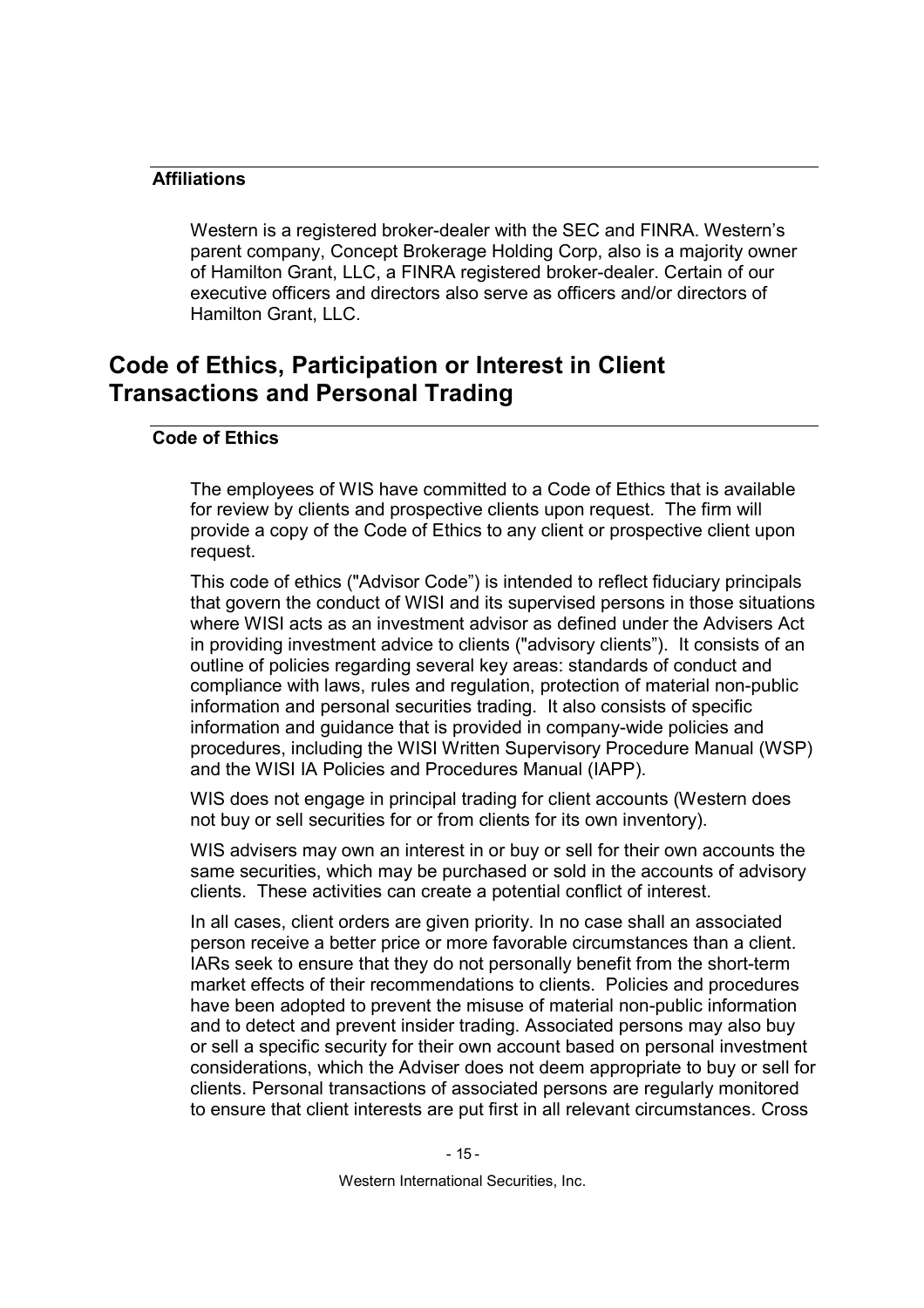transactions between customers require written approval and acknowledgement from each customer.

#### Participation or Interest in Client Transactions

WIS and its employees may buy or sell securities that are also held by clients. Employees may not trade their own securities ahead of client trades. This prohibition is explicitly forbidden in WIS's written policies and procedures and monitored for compliance.

#### Personal Trading

The Compliance Department and designated branch supervisors of WIS review employee trades each business day. These personal trading reviews ensure that the personal trading of employees does not affect the markets and those client transactions receive equal treatment. Transactions are entered into the trading system, specifically into the client's account. For transactions that are executed in large volumes, Western's trading desk will execute the transactions and provide an average price for all the shares. Each client receives the average price for the transaction.

### Brokerage Practices

#### Selecting Brokerage Firms

Western does not maintain custody of your assets. We require that our clients use Charles Schwab & Co., JP Morgan Clearing Corporation or Pershing, LLC, FINRA-registered broker-dealers, members of SIPC, as the qualified custodian ("Custodians"). We are independently owned and operated and not affiliated with the Custodians. Custodians will hold your assets in a brokerage account and buy and sell securities when we instruct them to do so. While Western recommends that you use one of the Custodians, you will decide whether to do so and open your account with the Custodian through Western by entering into an account agreement. If you do not wish to place your assets with the Custodian's, then we cannot manage your account.

WIS does not have any affiliations with product sales firms. Specific custodian recommendations are made to Clients based on their need for such services. Western considers many factors in determining the custodial relationship, including: transaction costs; trade execution, clearance and settlement capability; efficiency of brokerage operations; proven integrity; and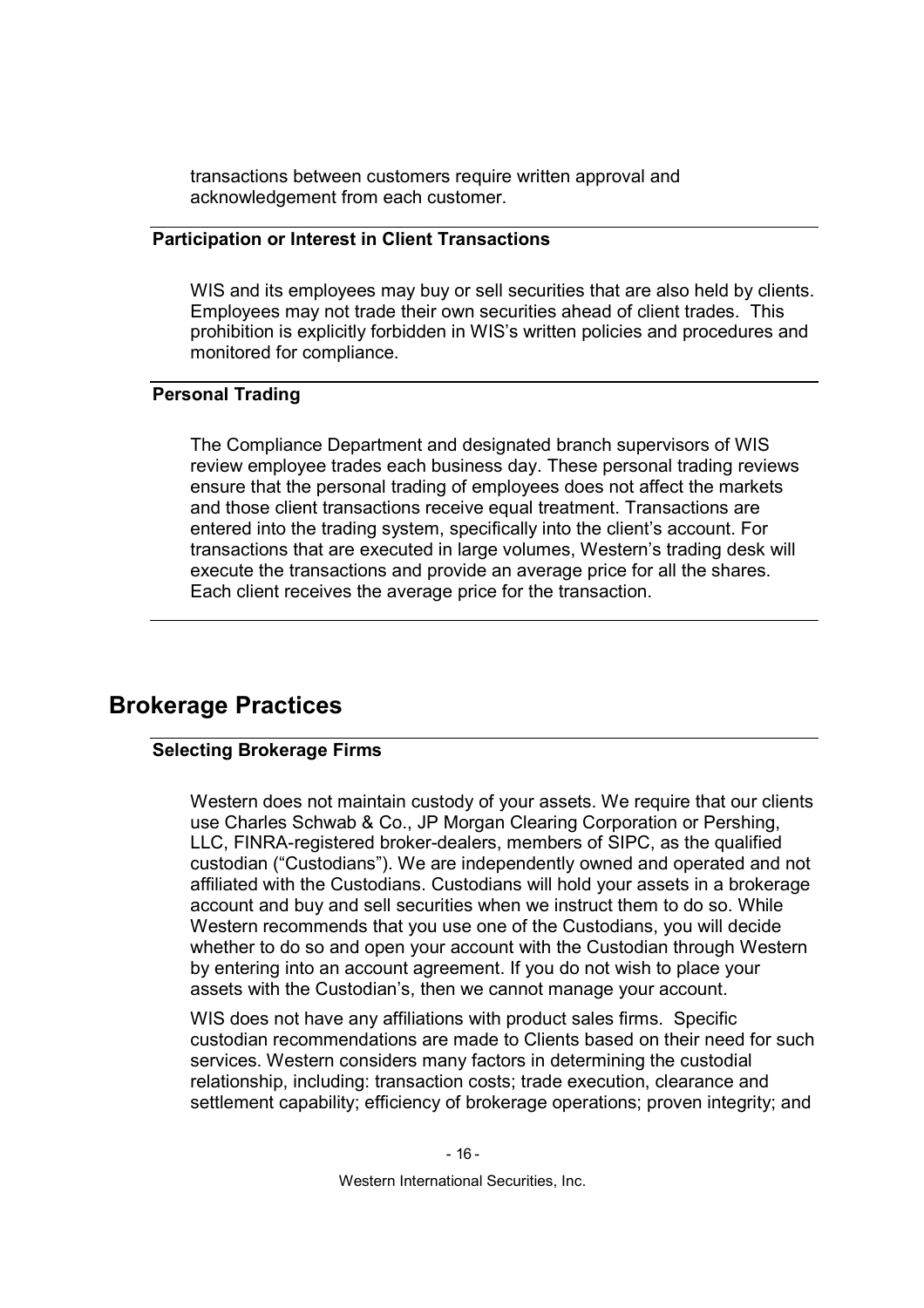financial responsibility of the firm and the best execution of orders at reasonable commission rates. WIS is a registered broker-dealer with FINRA.

Western may be compensated by custodians when client securities transactions are executed through them. Transactions executed through custodians or Western also pay a ticket charge on their transactions that may include an additional fee charged by Western for servicing these transactions for clients. Western will receive compensation from custodian for transactions maintained and executed through investment programs sponsored by custodians.

In addition, various other custodial, transaction, and account administration related fees or charges assessed or received by custodians may include an amount that is paid to Western for our role in assisting with servicing of client accounts, including fees paid for account maintenance, account transfers, margin lending (client accounts that maintain margin or loans to borrow money to buy investments), handling of securities, returned checks, shipping expenses, and account administration. Investment advisory firms may not require their clients to direct business to a particular firm, and in doing so may be unable to achieve most favorable execution and pricing for client transactions. Western may agree to allow clients to establish brokerage arrangements with a firm other than the custodians upon request by a client. However, doing so may result in higher costs; and services and reporting available to clients through a different firm may not be extended to Western.

#### Best Execution

WIS reviews the quality of execution on transactions on a regular basis. The review includes comparisons between the executed price and the price of the prevailing market at the time of execution. Discrepancies noted in the quality of execution are brought to senior management, including but not limited to, the Chief Compliance Officer, the Head of Trading, and Sr. Managing Directors.

#### Soft Dollars

WIS does not receive a software maintenance credit or similar soft dollar credits from any of its custodians.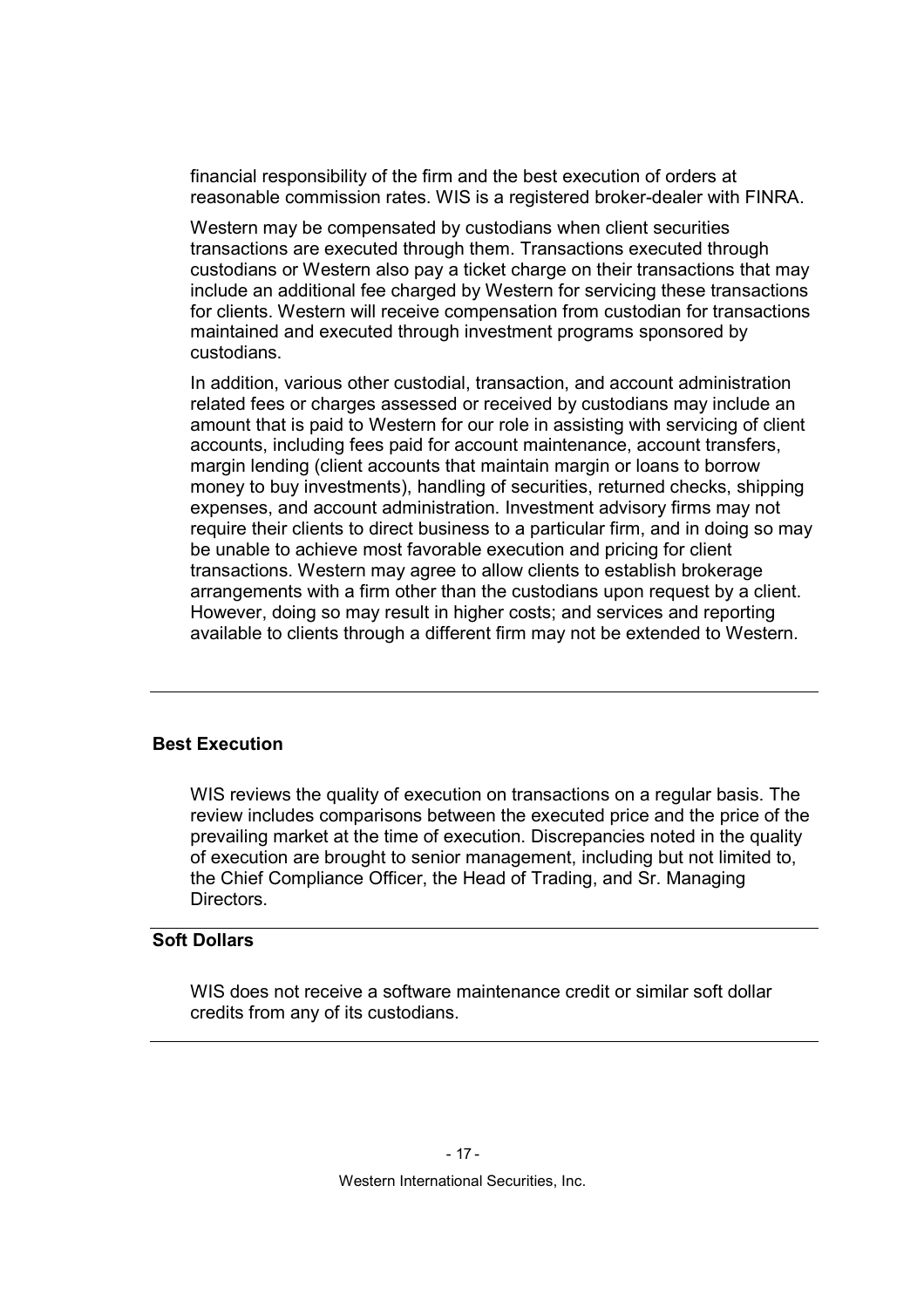#### **Order Aggregation**

Aggregation or "bunching" trade orders for execution may prove advantageous to the client. The client would participate in receiving an average price, which would then be allocated into their account on a fair and equitable basis. This provides equal treatment of clients in that no advisory client would be favored over any other client. WIS's books and records will separately reflect securities held by, or bought or sold for, client accounts that participate in the aggregation.

WIS does not recommend other brokers through referrals or receive client referrals from other brokers. WIS does not recommend or require clients to direct transactions through a specific broker.

### Review of Accounts

#### Periodic Reviews

Account transactions are reviewed on a daily basis by the designated branch supervisor. In addition, WIS's compliance and risk personnel review daily and monthly activity reports to detect irregularities in account activity. The reviews include securities transactions and money movements/transfers in customer accounts.

#### Review Triggers

Other conditions that may trigger a review are changes in regulatory events, tax laws, new investment information, red flag warning signals detected during routine reviews, and changes in a client's own situation.

#### Regular Reports

Clients receive periodic account statements on a quarterly basis, provided by third parties, including custodians.

### Client Referrals and Other Compensation

#### Incoming Referrals

WIS has been fortunate to receive many client referrals over the years. The referrals came from current clients, estate planning attorneys, accountants, employees, personal friends of employees and other similar sources. The

- 18 -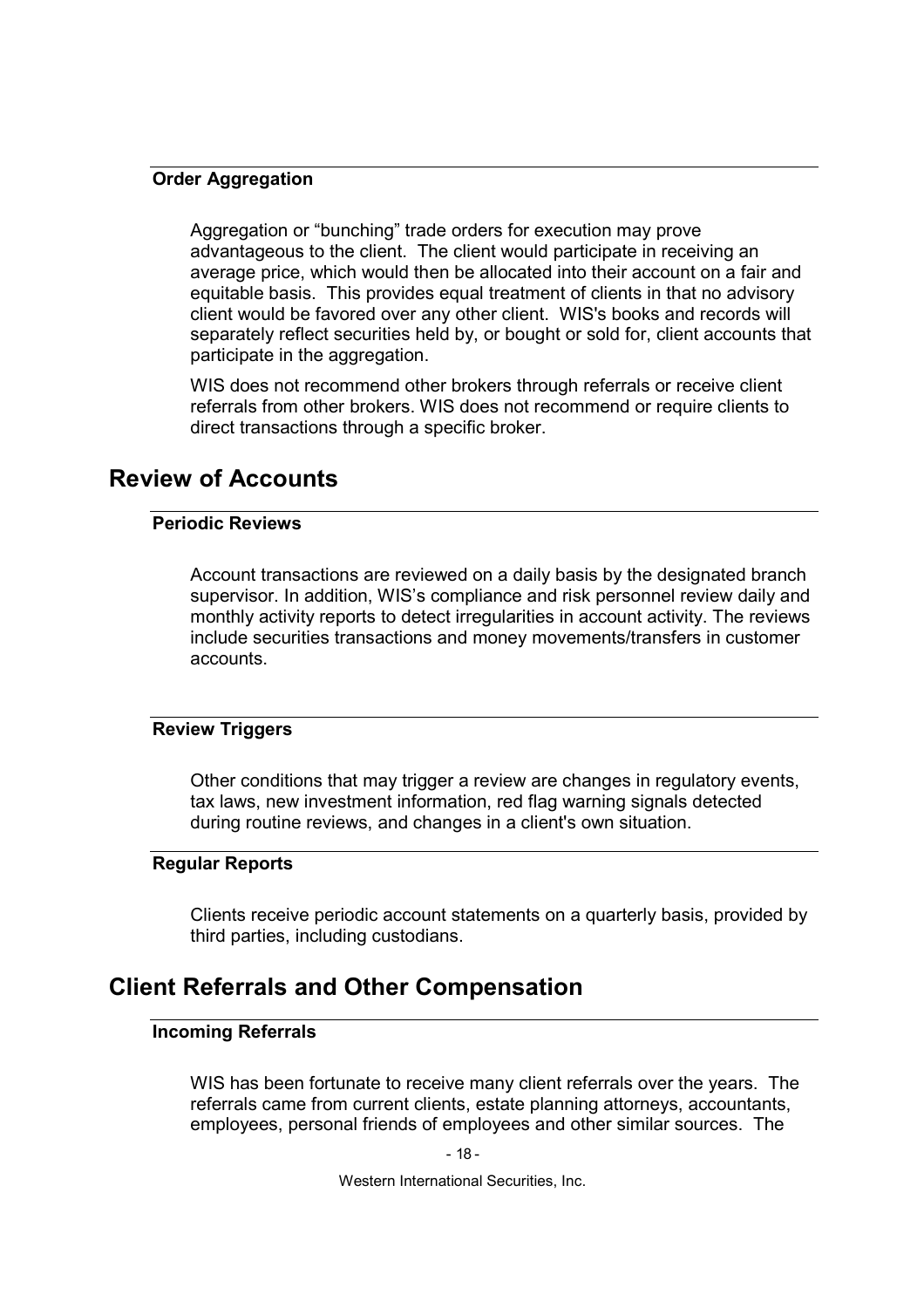firm does not compensate referring parties for these referrals. See payment to solicitors.

#### Referrals Out

WIS does not accept referral fees or any form of remuneration from other professionals when a prospect or client is referred to them.

#### Solicitor Arrangements

Western may utilize the services of approved individuals who act as solicitors for purposes of referring clients to us in accordance with SEC regulations and applicable state securities law. These solicitors will generally be paid a portion of the ongoing investment advisory fee charged to the client by Western. These solicitation arrangements are required to be disclosed to clients at the time of the referral in a document titled Solicitors Agreement detailing the compensation arrangement with the particular solicitor. Clients are required to acknowledge in writing their acceptance of the agreement and arrangement.

Western may act as a solicitor for TPMM, referring customer accounts to independent Registered Investment Advisors. See Types of Advisory Services above for description on TPMM.

#### Other Compensation

In certain situations, Western may permit clients to establish a margin account pursuant to an agreement entered with the custodian. Margin allows a client to borrow money to buy additional investments by using existing investments as security collateral. In addition, margin allows a customer to withdrawal funds from an account and pledge securities owned in the account as collateral. In these situations, Western may receive compensation from the custodian in the form of margin rebates that typically amounts to a percentage of the total margin interest charged to clients by the custodian. Clients should carefully read the margin disclosure statement provided by the custodian outlining risks related to margin prior to considering this type of arrangement.

Western receives compensation from the custodians in the form of credits or miscellaneous fees. Fees earned by the custodians, including account transfer fees (ACAT), international foreign custodian charges, Gold and Platinum Account annual fees, money market rebates, mutual fund service fees, hard to borrow fees and short interest, service fees are shared with Western. The fee is generally a percentage of the fees earned by the custodian.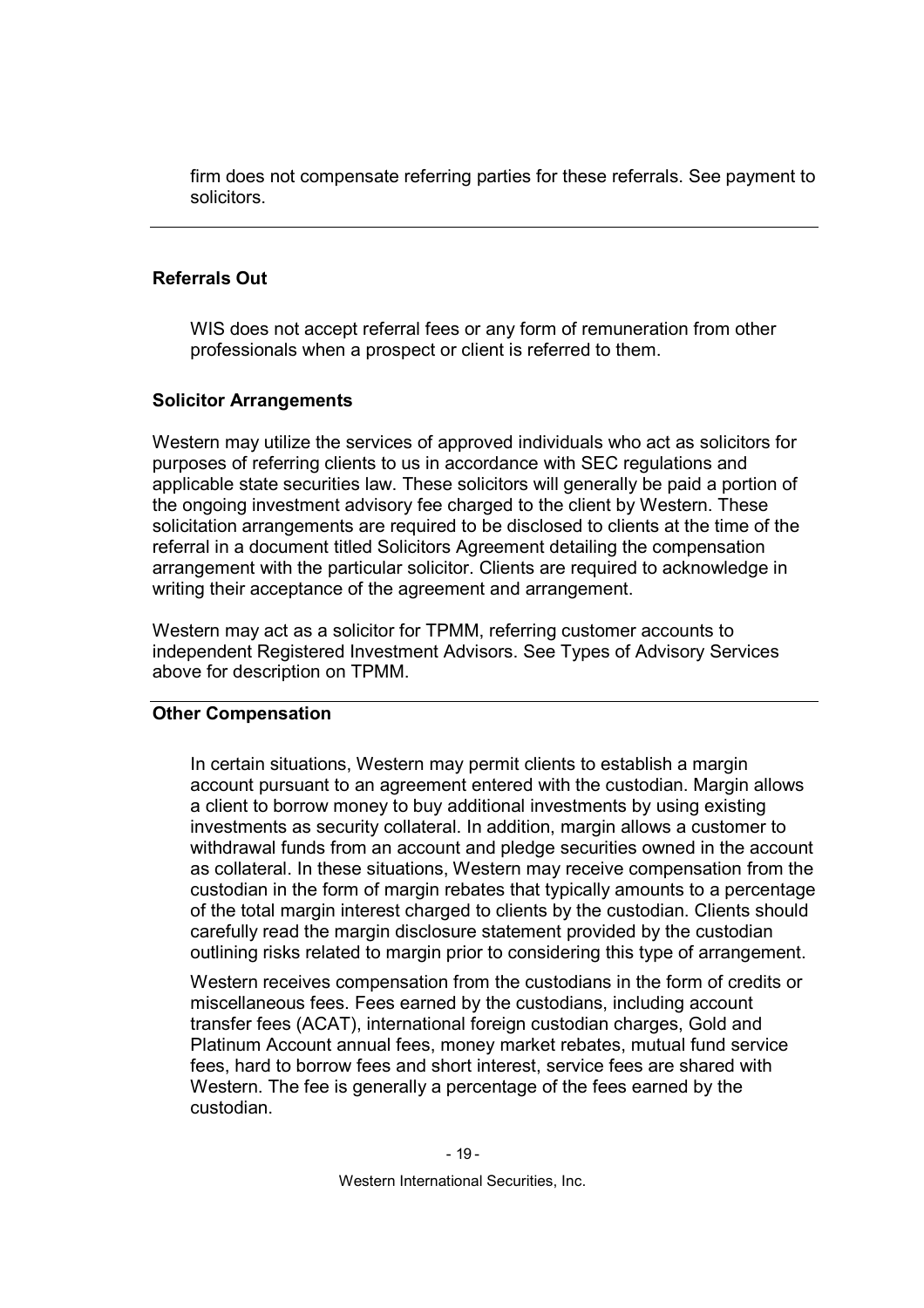### **Custody**

#### Account Statements

All assets are held at qualified custodians, which mean the custodians provide account statements directly to clients at their address of record at least quarterly.

#### Performance Reports

Detailed Performance Reports are available for an additional fee. Clients are urged to compare the account statements received directly from their custodians to those performance report statements provided by WIS.

#### Net Worth Statements

Net worth statements contain approximations of bank account balances provided by the client, as well as the value of land and hard-to-price real estate. The net worth statements are used occasionally for long-term financial planning where the exact values of assets are not material to the financial planning tasks.

### Investment Discretion

#### Discretionary Authority for Trading

WIS has the authority to determine, without obtaining specific client consent, the securities to be bought or sold, and the amount of the securities to be bought or sold.

Discretionary trading authority facilitates placing trades in your accounts on your behalf so that we may promptly implement the investment policy that you have approved in writing.

#### Limited Power of Attorney

A limited power of attorney is a trading authorization for this purpose. By signing the Investment Management Agreement, you sign a limited power of attorney so that we may execute the trades that you have approved.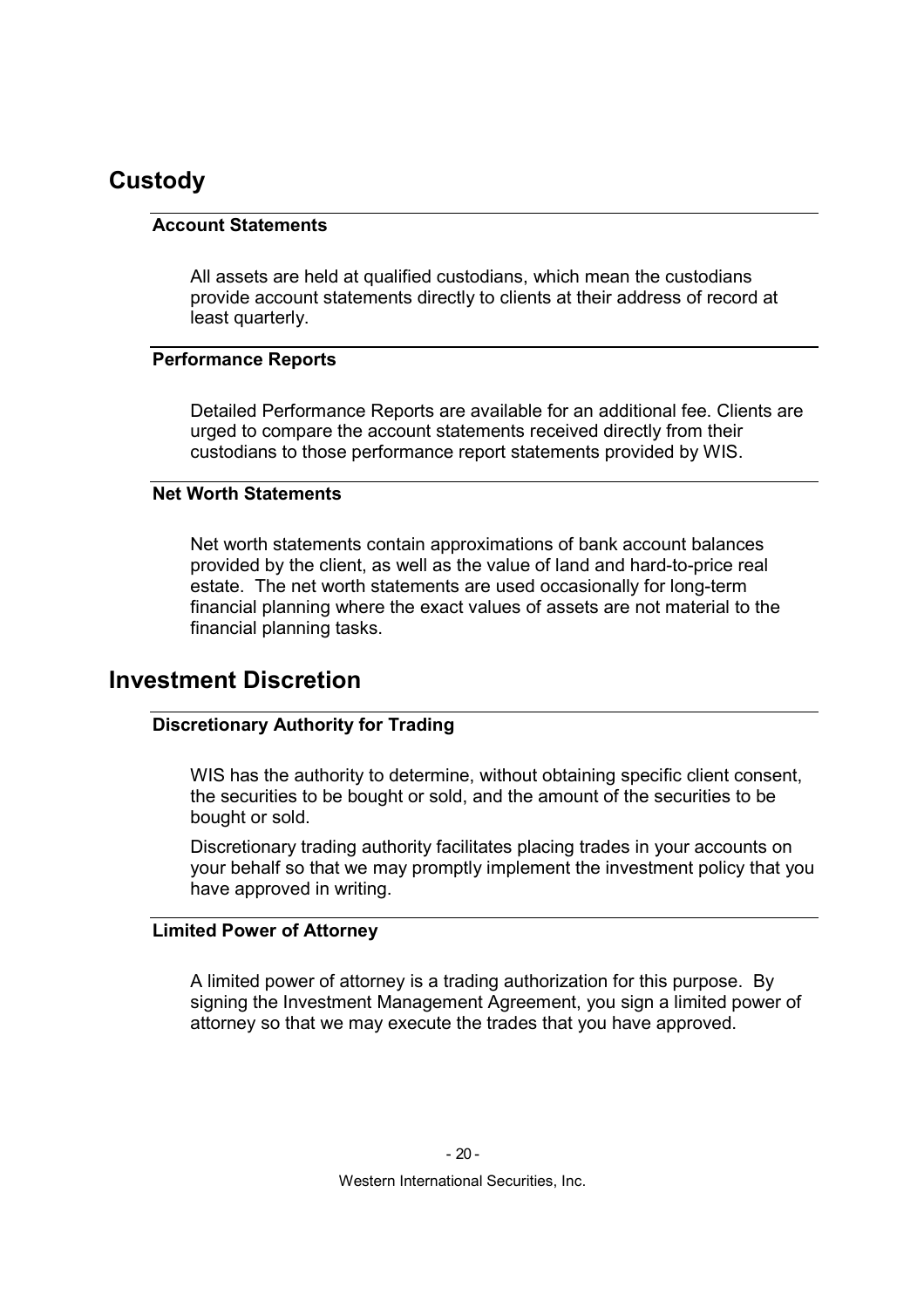# Voting Client Securities

#### Proxy Votes

WIS does not vote proxies on securities. Clients are expected to vote their own proxies.

When assistance on voting proxies is requested, WIS will provide recommendations to the Client. If a conflict of interest exists, it will be disclosed to the Client.

# Financial Information

#### Financial Condition

WIS does not have any financial impairment that will preclude the firm from meeting contractual commitments to clients.

A balance sheet is not required to be provided because WIS does not serve as a custodian for client funds or securities, and does not require prepayment of fees of more than \$1,200 per client, and six months or more in advance.

## Business Continuity Plan

#### **General**

WIS has a Business Continuity Plan in place that provides detailed steps to mitigate and recover from the loss of office space, communications, services or key people.

#### **Disasters**

The Business Continuity Plan covers natural disasters such as snow storms, hurricanes, tornados, and flooding. The Plan covers man-made disasters such as loss of electrical power, loss of water pressure, fire, bomb threat, nuclear emergency, chemical event, biological event, T-1 communications line outage, Internet outage, railway accident and aircraft accident. Electronic files are backed up daily and archived offsite.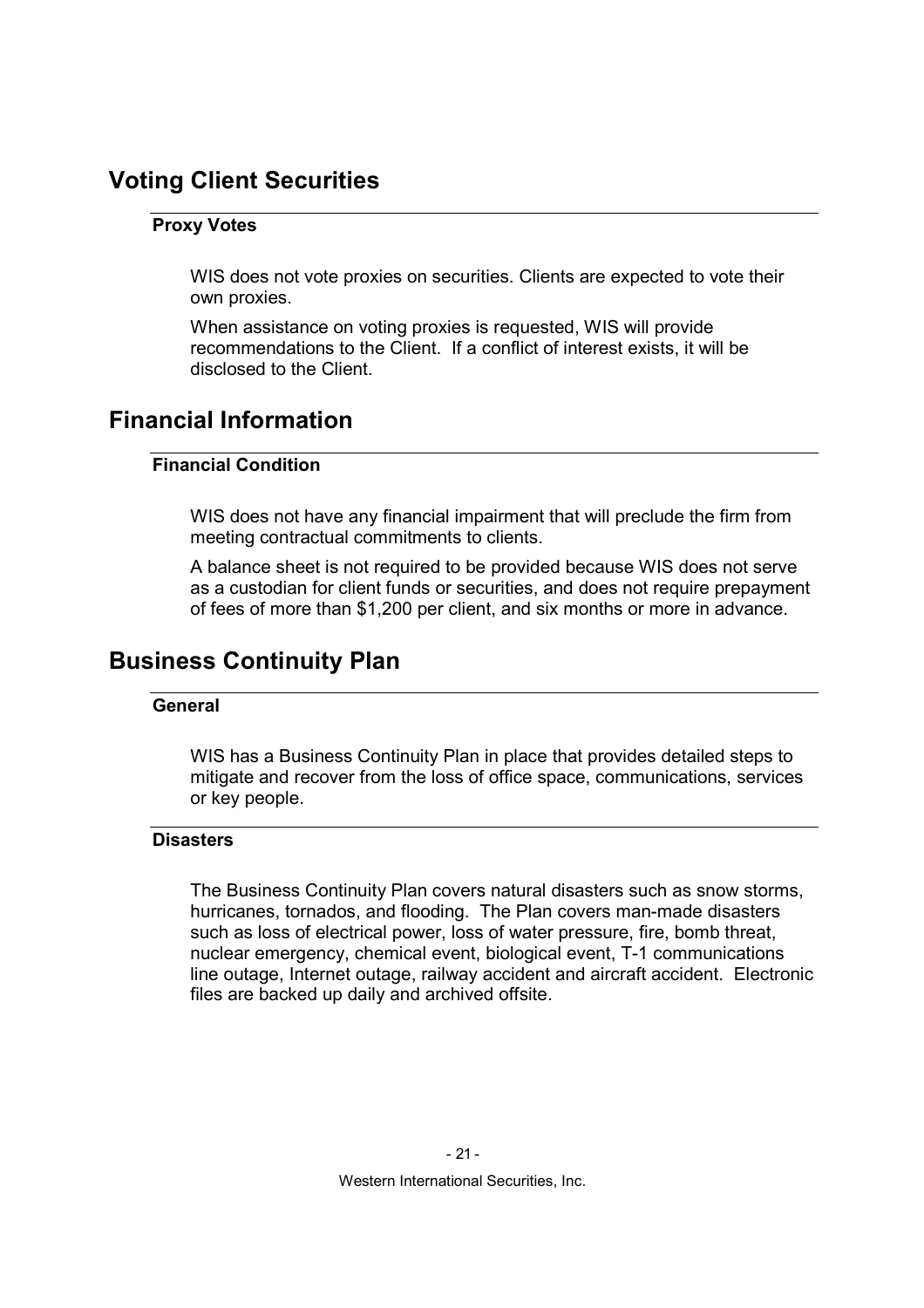#### Alternate Offices

Alternate offices are identified to support ongoing operations in the event the main office is unavailable. It is our intention to contact all clients within five days of a disaster that dictates moving our office to an alternate location.

#### Loss of Key Personnel

Should a key member of WIS management team resign, be terminated, or no longer associate with firm for various other reasons, Western will take steps to immediately look to replace the individual. The current infrastructure of the firm is able to accommodate the advisory business should the firm lose a key member of the management team.

### Information Security Program

#### Information Security

WIS maintains an information security program to reduce the risk that your personal and confidential information may be breached.

#### Privacy Notice

This Privacy Policy describes the types of non-public personal information ("information") we may collect about you, the purposes for which we use the information, the circumstances in which we may share the information, and the steps we take to safeguard the information to protect your privacy. WIS is committed to maintaining the trust that you place in us and we recognize the importance of protecting your Information.

The information we collect about you is primarily obtained from account applications and other forms and materials you submit to WIS during the course of your relationship with us. We may also collect information about the transactions and interactions you engage in with or through Western. In addition, we may verify information or obtain additional information about you from consumer reporting agencies or other sources. The information we collect about you would include, but not limited to: your name, address and other contact information, date of birth, occupation, marital status, sources of wealth, investment experience and objectives, risk tolerance, representations about your financial resources, specific identifying information as may be required by law and regulations addressing money laundering, terrorism and related matters, as applicable, your passport, driver's license or other governmental information, social security number or tax payer identification. WIS does not sell customer lists, names or other identifying information.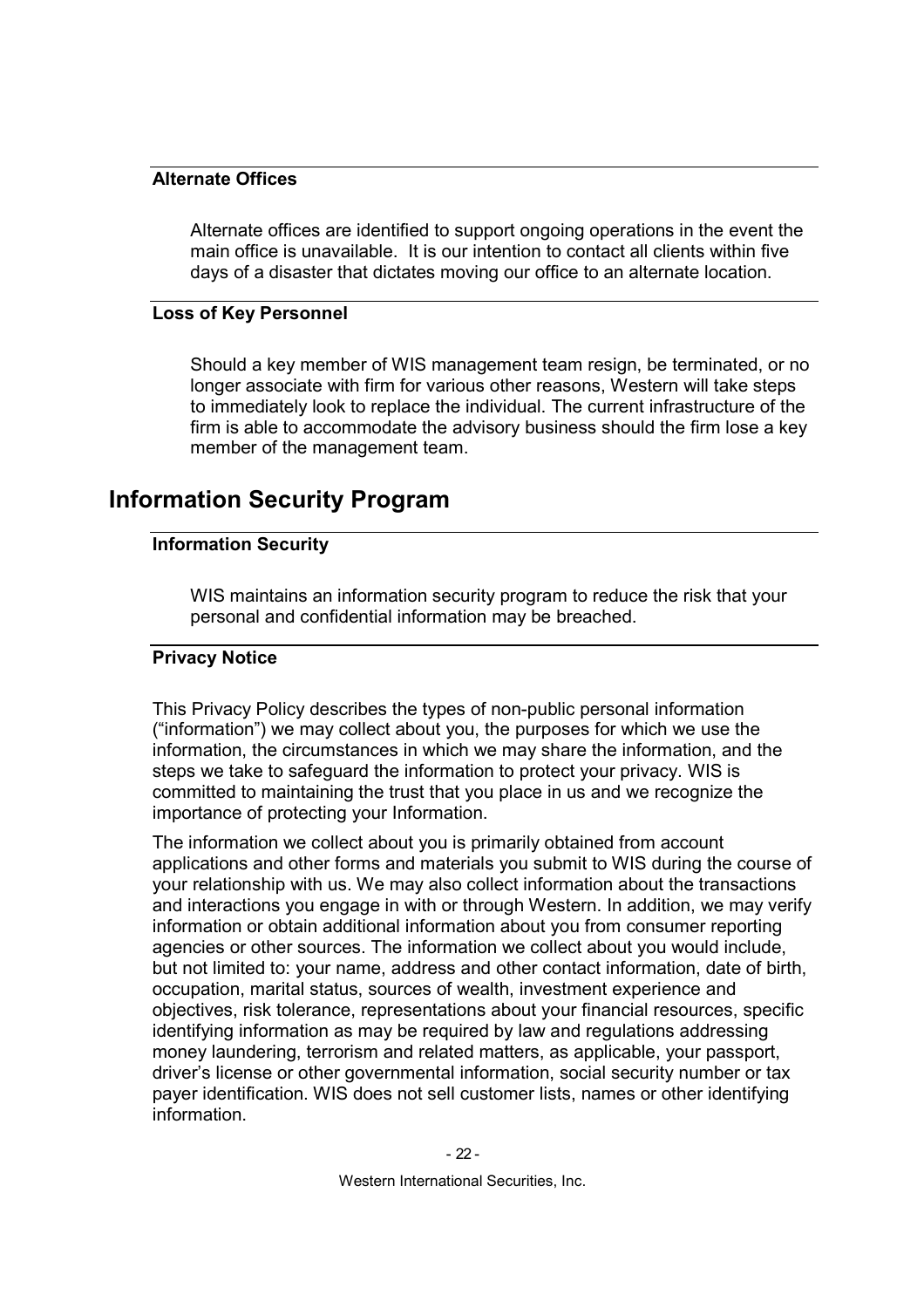We do not share information about you outside of WIS without your consent except for the specific purposes described below, in accordance with applicable laws. We may disclose information we collect from you to companies or third parties that perform support services for WIS or your account, such as facilitating your transactions with or through WIS, including those that provide custody of client funds and securities, professional, legal or accounting services, audit or research services, computer related or data maintenance or processing services, or for credit review or reporting purposes. We may disclose your personal information as permitted or required by law or regulation. Non-affiliated companies that assist WIS in providing services to you are required to maintain the confidentiality of such information to the extent they receive it and to use your information only for the purpose of providing such services.

WIS limits access to your information to authorized WIS employees and representatives acting on your behalf. Western also maintains physical, electronic and procedural safeguards designed to comply with applicable laws and protect against loss, modification and unauthorized access to your information. WIS updates and tests our technology to improve the protection of customer information. WIS operates a website for client login information. Portions of the website require a user name and password to gain access. Your username and password are unique to you and should not be shared with anyone. You should notify Western if you have reason to believe someone else may have access to your username and or password. WIS may use "cookies" to gather information or provide better service to you or facilitate your use of the WIS website. "Cookies" are small text files consisting of information stored on your Web browser. This information may assist WIS with administrative purposes. You can set your Web browser to inform you when cookies are set or decline cookies. If you decline cookies you may be unable to use certain feature on our website.

If your financial advisor terminates his or her relationship with WIS and moves to another broker-dealer or investment advisor, we, or your financial advisor, may disclose personal information to the new financial institution unless you instruct us not to. If you choose not to move your account to the new financial institution for your advisor, you may request that WIS limit the information shared with the new financial institution. If your primary address is in a state (such as California and Vermont), which requires your affirmative consent to share your nonpublic information with the financial advisor's new firm, then you must give your written consent before Western will allow your financial advisor to take your nonpublic information with him or her. You can withdraw your consent at any time by contacting WIS. WIS reserves the right to change this Privacy Policy at any time to reflect changes in our practices concerning the collection and use of information. If there are material changes to this Privacy Policy, the revised policy will be effective immediately upon posting to our external website. If you require additional information, please contact us at 626-793-7717.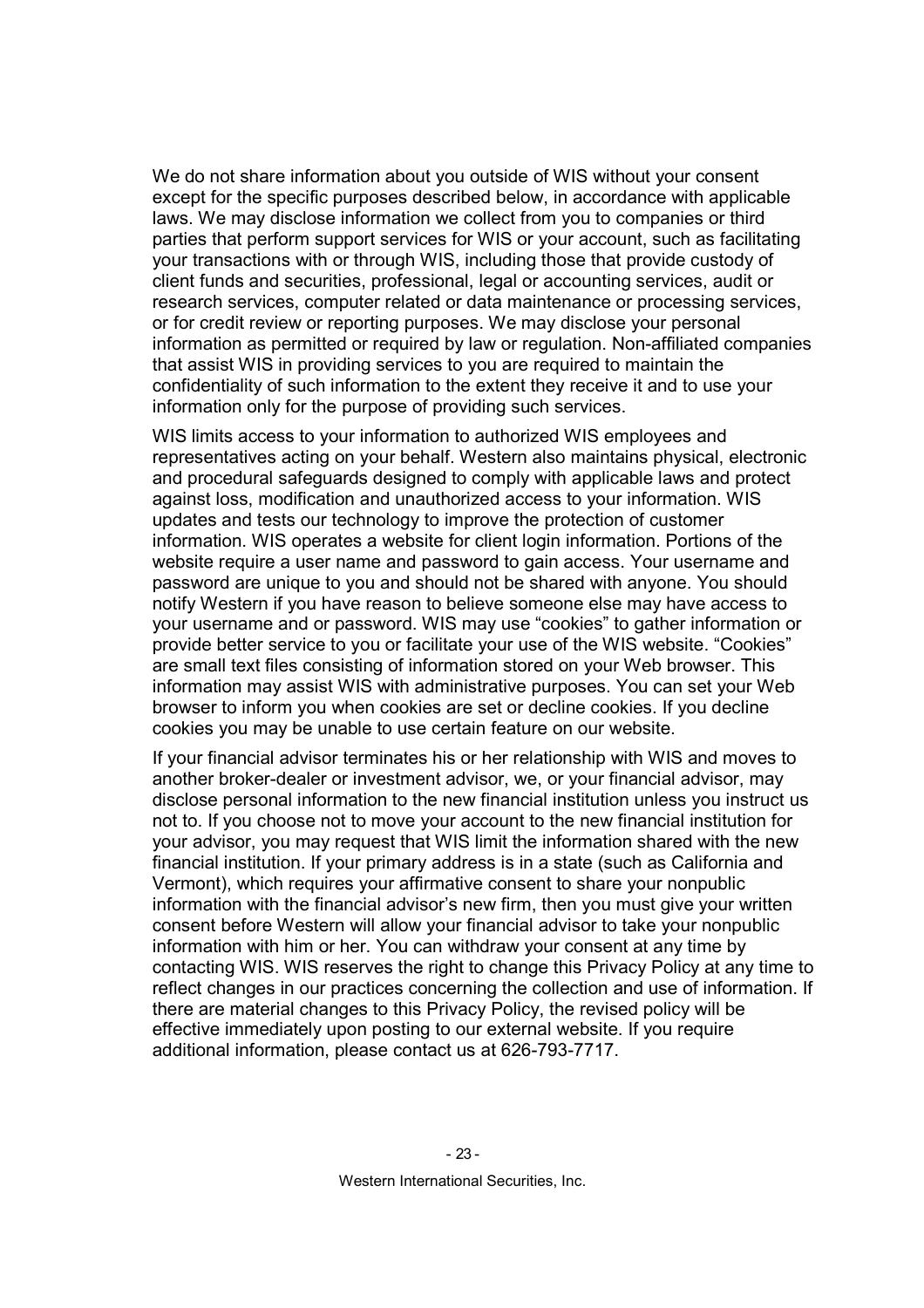### Brochure Supplement (Part 2B of Form ADV)

#### Education and Business Standards

WIS requires that advisors registered as investment advisors have a bachelor's degree or relevant work experience and further coursework demonstrating knowledge of financial planning and tax planning. Examples of acceptable coursework include: an MBA, a CFP®, a CFA, a ChFC, JD, CTFA, EA or CPA. Additionally, advisors must have work experience that demonstrates their aptitude for financial planning and investment management.

Your investment advisor is required to provide you a copy of Part 2B regarding their specific background information.

Listed below is detailed information regarding the principals of WIS. For additional information regarding the principals, please visit Broker/Check at www.finra.org .

#### Donald Bizub

Educational Background:

- Date of birth: March 1965
- Institutions: Finance/Real Estate Law Degree Cal Poly Pomona 1992

Business Experience:

• CEO/CFO/ Managing Director, Western International Securities 1996 to Present

Disciplinary Information: None

Other Business Activities: Xeen, LLC

Additional Compensation: None

Arbitration Claims: None

SEC, State, Self-Regulatory Organization or other Financial Regulatory Proceeding: None

#### Andrew Kuo

Educational Background:

- Date of birth: February 1979
- Institutions: BA International Business Cal State Fullerton, 2004.

Business Experience:

• Managing Director, Western International Securities, Inc. June 2007 to Present

- 24 -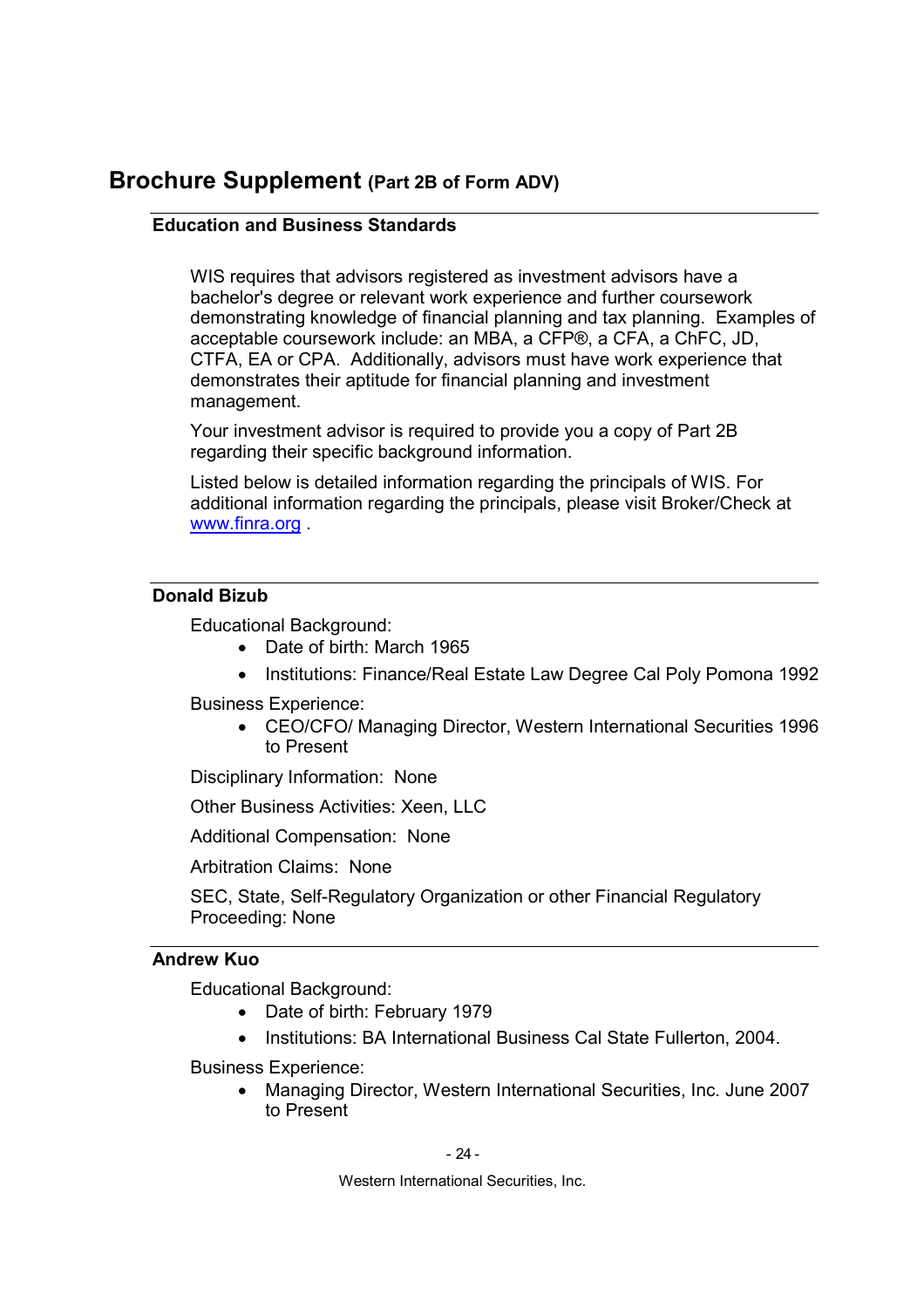- WM Financial Services Jan 2005 to June 2007
- Financial Network / ING Advisors Network Oct 1998 to Jan 2005

Disciplinary Information: None

Other Business Activities: None

Additional Compensation: None

#### Supervision:

Andrew Kuo is supervised by Wendy Rea.

SUPERVISOR'S contact information: Wendy Rea 626-793-7717 wendy@wisdirect.com

Arbitration Claims: None

SEC, State, Self-Regulatory Organization or other Financial Regulatory Proceeding: None

#### Bradley Kaiser, ChFC®

Educational Background:

- Date of birth: May 1971
- Institutions: Cal State Long Beach B.S. Finance 1994
- American College Chartered Financial Consultant 2008- 2010.

ChFC Chartered Financial Consultant: ChFC designation is awarded by The American College. ChFC requirements:

- Completion of the financial planning education requirements set by The American College (9 courses with examination).
- Three-year qualifying full-time work experience.
- Code of Ethic Standards

Business Experience:

- Chief Compliance Officer, Western International Securities, February 2009 to Present.
- Financial Consultant, National Planning Corporation July 2004 to Jan 2009.

Disciplinary Information: None

Other Business Activities: None

Additional Compensation: None